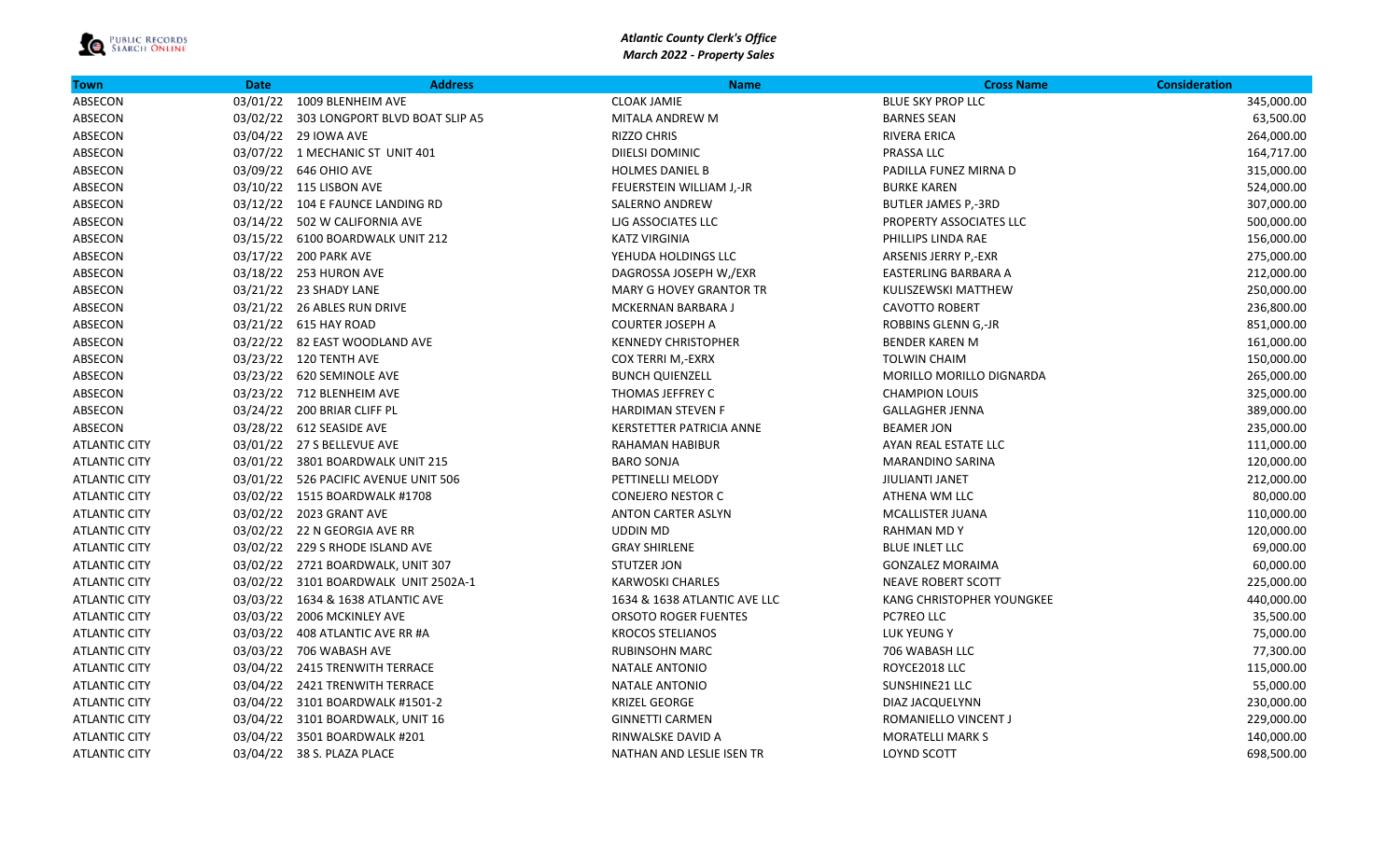| Town                 | <b>Date</b> | <b>Address</b>                                       | <b>Name</b>               | <b>Cross Name</b>          | <b>Consideration</b> |
|----------------------|-------------|------------------------------------------------------|---------------------------|----------------------------|----------------------|
| <b>ATLANTIC CITY</b> | 03/04/22    | 3851 BOARDWALK UNIT 1702                             | PIATAGORSKY EDWARD        | CATHERALL JOHN CHARLES     | 330,000.00           |
| <b>ATLANTIC CITY</b> |             | 03/07/22 201 NORTH NEW YORK AVE UNIT A               | KING AUDWIN G             | <b>SCHRIVER MELINDA</b>    | 76,000.00            |
| <b>ATLANTIC CITY</b> |             | 03/08/22 3101 BOARDWALK, UNIT 1902A-1                | WU SIU YIN                | <b>LEGGIO LORI</b>         | 157,500.00           |
| <b>ATLANTIC CITY</b> |             | 03/08/22 3101 BOARDWALK, UNIT 2108-2                 | <b>STEINBERG DAVID</b>    | RIMM HARRY H               | 190,000.00           |
| <b>ATLANTIC CITY</b> |             | 03/08/22 438 N. HARRISBURG AVE                       | ZIA MUHAMMAD              | <b>UDDIN MOHAMMED</b>      | 149,900.00           |
| <b>ATLANTIC CITY</b> |             | 03/09/22 118 JOHN A SEEDORF LANE                     | <b>FRANCHINI JOHN</b>     | <b>HUSSAIN ASIF</b>        | 999,000.00           |
| <b>ATLANTIC CITY</b> |             | 03/09/22 1515 BOARDWALK #2608                        | SATHE GANESH              | PERILLO ANDREW             | 82,000.00            |
| <b>ATLANTIC CITY</b> |             | 03/09/22 204 PACIFIC AVENUE                          | <b>COHEN SAUL</b>         | REDWOOD PROPERTIES II LLC  | 10,000.00            |
| <b>ATLANTIC CITY</b> |             | 03/09/22 412 ATLANTIC AVE                            | <b>COHEN SAUL H</b>       | <b>FELICIANO NOEL</b>      | 108,333.32           |
| <b>ATLANTIC CITY</b> |             | 03/10/22 1105 BEACH AVE                              | POPPER CHRISTOPHER J      | <b>MEDOR OLIVIER</b>       | 279,900.00           |
| <b>ATLANTIC CITY</b> |             | 03/10/22 1637 ATLANTIC AVE                           | <b>HART AUDREY</b>        | 1637 ATLANTIC AVE LLC      | 250,000.00           |
| <b>ATLANTIC CITY</b> |             | 03/10/22 801 N. MARYLAND AVENUE                      | LERMAN DAVID,-TR          | ATLANTIC SHORES OFFSHORE   | 3,500,000.00         |
| <b>ATLANTIC CITY</b> |             | 03/11/22 120 NORTH CONGRESS AVE                      | SUDERSAN WANDA WILLIAMS   | JKT ENTERPRISE INC         | 102,000.00           |
| <b>ATLANTIC CITY</b> |             | 03/11/22 1722 HUMMOCK AVENUE                         | LAP PROPERTIES LLC        | <b>WILSON MICHELLE R</b>   | 145,000.00           |
| <b>ATLANTIC CITY</b> |             | 03/14/22 101 SOUTH PLAZA PLACE #304                  | YECKES STEVEN             | SIMON LINDA J              | 505,000.00           |
| <b>ATLANTIC CITY</b> |             | 03/14/22 2721 BOARDWALK UNIT 1502                    | DAVIS LAUREN, ATTY        | CAROSELLI PHYLLIS SANDRA   | 90,500.00            |
| <b>ATLANTIC CITY</b> |             | 03/14/22 29 N KINGSTON AVE                           | <b>SLAZA SHARON R</b>     | ORSATTI REBECCA,/EXRX      | 415,000.00           |
| <b>ATLANTIC CITY</b> |             | 03/14/22 3101 BOARDWALK #708-1                       | <b>GISOLFI ANN L</b>      | <b>BAVLISH JAY</b>         | 236,500.00           |
| <b>ATLANTIC CITY</b> |             | 03/14/22 3851 BOARDWALK #2203                        | <b>FISHEL ALEXANDER</b>   | <b>BITTNER JOHN F,-JR</b>  | 200,000.00           |
| <b>ATLANTIC CITY</b> |             | 03/14/22 415 N TENNESSEE AVE                         | <b>BRICK STEVEN</b>       | ATLANTIC COUNTY INV LLC    | 124,000.00           |
| <b>ATLANTIC CITY</b> |             | 03/14/22 42 SOUTH MANSION AVENUE                     | <b>CHAO KATHY</b>         | <b>COTTO FERNANDO</b>      | 25,000.00            |
| <b>ATLANTIC CITY</b> |             | 03/14/22 4209 VENTNOR AVE UNIT 1                     | DIAZ CARLOS C, ATTY       | <b>CHABUR ANDRES</b>       | 95,270.05            |
| <b>ATLANTIC CITY</b> |             | 03/14/22 526 PACIFIC AVE 1401                        | <b>BENN HARVEY</b>        | COHN JONATHAN A            | 220,000.00           |
| <b>ATLANTIC CITY</b> |             | 03/14/22   641 CARSON AVE                            | YINGST BRYAN              | <b>DUNN RICHARD</b>        | 540,000.00           |
| <b>ATLANTIC CITY</b> |             | 03/15/22 100 SOUTH BERKLEY SQUARE 16A                | HAUGSTAD BJORG,-EXRX      | <b>COOPERSMITH GAYLE</b>   | 550,000.00           |
| <b>ATLANTIC CITY</b> |             | 03/15/22 1412 AND 1414 NORTH ARKANSAS AVENUE         | SHREEJI REALTY OF NJ LLC  | ULTRAVIOLET PROPERTIES LLC | 110,000.00           |
| <b>ATLANTIC CITY</b> |             | 03/15/22 1924 1936 1940 MURRAY AVE                   | AC DESIGNING WOMEN INC    | AE TALLEY CONST LLC        | 110,000.00           |
| <b>ATLANTIC CITY</b> |             | 03/15/22 3101 BOARDWALK 1107-1                       | HARTOFILIS NICHOLAS JAMES | <b>GOUDCORP LLC</b>        | 115,000.00           |
| <b>ATLANTIC CITY</b> |             | 03/15/22 416 ATLANTIC AVE                            | <b>COHEN SAUL H</b>       | <b>FELICIANO NOEL</b>      | 108,333.32           |
| <b>ATLANTIC CITY</b> |             | 03/16/22 43 NORTH VIRGINIA AVENUE                    | JA HOMES SOLUTIONS LLC    | KULKOSKY JOSEPH            | 130,000.00           |
| <b>ATLANTIC CITY</b> |             | 03/17/22 101 SOUTH RALEIGH AVENUE #232               | SHARMA ANITA C            | <b>HANNA EHAB S</b>        | 110,000.00           |
| <b>ATLANTIC CITY</b> |             | 03/17/22 108 S MONTPELIER AVE #320                   | <b>CACCAVO MARC N</b>     | <b>GALLAGHER MICHAEL</b>   | 72,000.00            |
| <b>ATLANTIC CITY</b> |             | 03/17/22 1911 CASPIAN AVENUE                         | <b>BRADLEY SABRINA</b>    | <b>WILLIAMS ANTHONY</b>    | 100,000.00           |
| <b>ATLANTIC CITY</b> |             | 03/17/22 2834 ATLANTIC AVENUE UNIT #202              | PIMENTEL DAVID            | FRESH START INVESTORS LLC  | 54,900.00            |
| <b>ATLANTIC CITY</b> |             | 03/17/22 9 LIGHTHOUSE CT                             | LE PHUC                   | <b>STULER SHARON</b>       | 200,000.00           |
| <b>ATLANTIC CITY</b> |             | 03/18/22 113 NORTH LACLEDE PLACE                     | <b>SALSBERG GLENN</b>     | ALASHA MOHAMMED            | 130,000.00           |
| <b>ATLANTIC CITY</b> |             | 03/18/22 519 NORTH INDIANA AVE                       | KALOU ENTERPRISES LLC     | <b>MDDS MANAGEMENT LLC</b> | 157,000.00           |
| <b>ATLANTIC CITY</b> |             | 03/18/22 6 ITALY TERRACE                             | VOCI JOSEPH J             | <b>FREEMAN DAVID</b>       | 45,000.00            |
| <b>ATLANTIC CITY</b> |             | 03/19/22 14 SOUTH CALIFORNIA AVE & 2714 ATLANTIC AVE | 1909 ASSOCIATES LLC       | <b>CARING INC</b>          | 3,100,000.00         |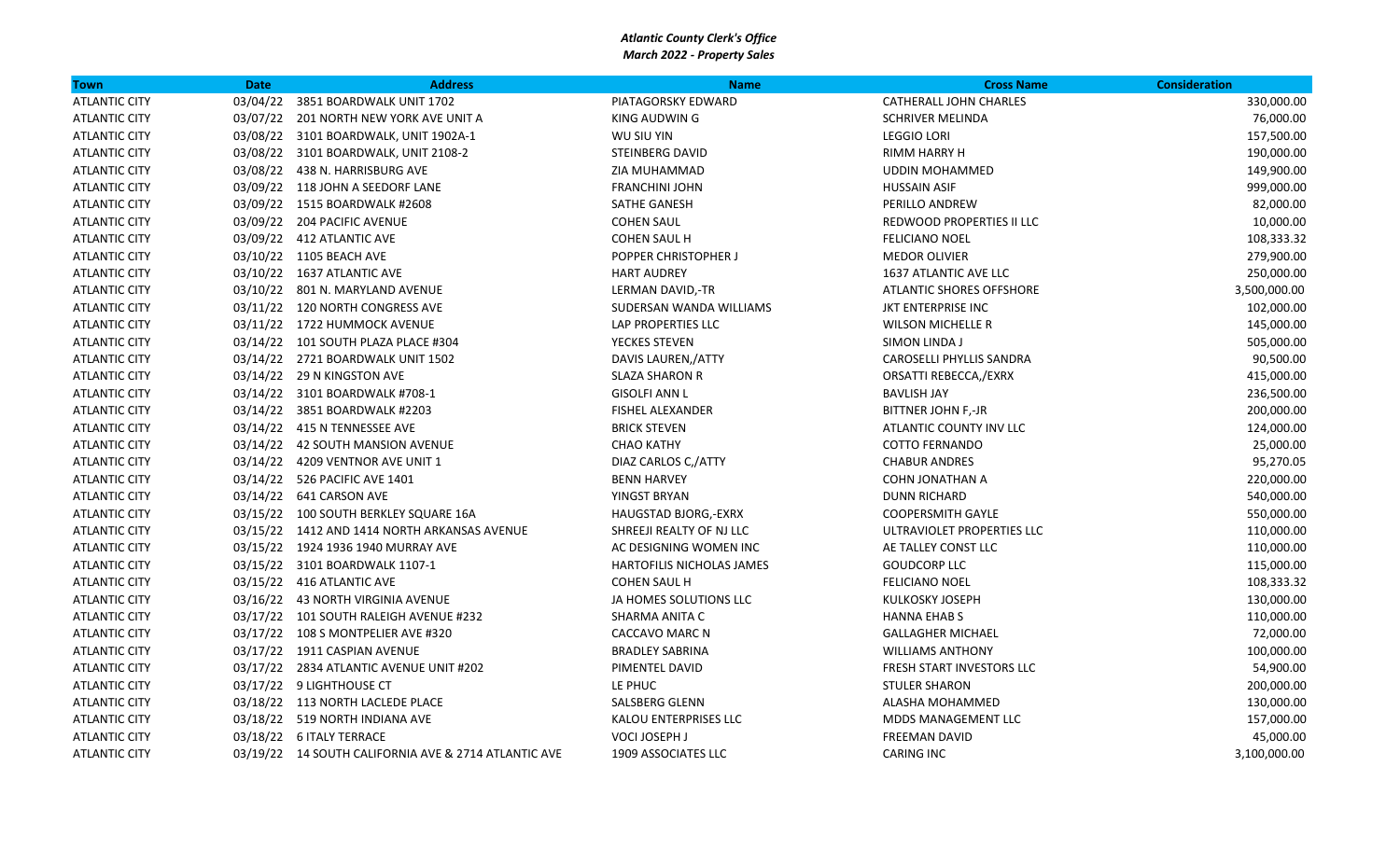| Town                 | <b>Date</b> | <b>Address</b>                         | <b>Name</b>                    | <b>Cross Name</b>                | <b>Consideration</b> |
|----------------------|-------------|----------------------------------------|--------------------------------|----------------------------------|----------------------|
| <b>ATLANTIC CITY</b> |             | 03/19/22 2712 ATLANTIC AVE             | 2712 ATLANTIC AVE ASSOC        | <b>CARING INC</b>                | 60,000.00            |
| <b>ATLANTIC CITY</b> |             | 03/21/22 108 SOUTH MONTPELIER UNIT 318 | PIRAINE JENNIFER M             | <b>BOROWICK BERTHA,/ATTY</b>     | 50,000.00            |
| <b>ATLANTIC CITY</b> |             | 03/21/22 129 N BARTRAM AVE             | <b>GOWDY KELLI A</b>           | <b>FEMIA DAVID</b>               | 499,000.00           |
| <b>ATLANTIC CITY</b> |             | 03/21/22 2004 GRANT AVE                | <b>JACKSON ANDRE</b>           | SOZO HOLDINGS LLC                | 15,000.00            |
| <b>ATLANTIC CITY</b> |             | 03/21/22 2721 BOARDWALK UNIT 805       | AULETTO ROXELLEN ANNTOINETTE   | <b>GL REALTY</b>                 | 75,000.00            |
| <b>ATLANTIC CITY</b> |             | 03/21/22 2834 ATLANTIC AVE #206        | <b>ERLANDSON CURT E</b>        | HALVAWALA MANISHA K              | 55,000.00            |
| <b>ATLANTIC CITY</b> |             | 03/22/22 109 NORTH WINDSOR AVE         | <b>WOLF ROBERT T,-SR</b>       | <b>BERMAN ARNOLD T</b>           | 100,000.00           |
| <b>ATLANTIC CITY</b> |             | 03/22/22 1434 MEDITERRANEAN AVENUE #A  | <b>GOLODNIKOV DMITRIY</b>      | <b>EVERETT JOHN</b>              | 75,000.00            |
| <b>ATLANTIC CITY</b> |             | 03/22/22 3851 BOARDWALK UNIT 811       | MCGINNIS ANNE J                | <b>BRKICH SLAVKO</b>             | 235,000.00           |
| <b>ATLANTIC CITY</b> |             | 03/23/22 101 S. RALEIGH AVE #723       | LINFANTE ANDREW                | <b>SEGAL PATRICIA</b>            | 105,000.00           |
| <b>ATLANTIC CITY</b> |             | 03/23/22 151 NO ANNAPOLIS #A           | 341 CONNECTICUT LLC            | RED OAK SERV CO LLC              | 77,000.00            |
| <b>ATLANTIC CITY</b> |             | 03/23/22 1650 BEACH AVE                | <b>WIMBISH CLARENCE</b>        | SOLUTION MAXX REAL ESTATE LLC    | 50,000.00            |
| <b>ATLANTIC CITY</b> |             | 03/23/22 2143 KUEHNLE AVE              | T MONTANA REALTY LLC           | <b>INDICATOR INVESTMENTS LLC</b> | 243,900.00           |
| <b>ATLANTIC CITY</b> |             | 03/23/22 2721 BOARDWALK #518           | <b>GIUDA MICHAEL V</b>         | <b>NORMAN KEVIN</b>              | 96,000.00            |
| <b>ATLANTIC CITY</b> |             | 03/23/22 2834 ATLANTIC AVENUE UNIT 901 | <b>CHOI YOUNG</b>              | <b>FURRER PHYLLIS</b>            | 95,500.00            |
| <b>ATLANTIC CITY</b> |             | 03/23/22 3501 BOARDWALK A 205          | HOUSE RUTHANN,/ATTY            | <b>MURRAY MICHAEL</b>            | 77,000.00            |
| <b>ATLANTIC CITY</b> |             | 03/23/22 3501 BOARDWALK A 220          | <b>MURRAY MICHAEL</b>          | HOUSE RUTHANN,/ATTY              | 77,000.00            |
| <b>ATLANTIC CITY</b> |             | 03/23/22 3501 BOARDWALK UNIT B216      | <b>HEISEY CALVIN</b>           | <b>MINNICK JOYE S</b>            | 100,000.00           |
| <b>ATLANTIC CITY</b> |             | 03/24/22 101 SOUTH PLAZA #403          | <b>TEHRANI MASSOUD B</b>       | <b>JORDAN BRENDA</b>             | 265,000.00           |
| <b>ATLANTIC CITY</b> |             | 03/24/22 1515 BOARDWALK #2107          | ROMANO GENEROSO                | <b>MALLH LLC</b>                 | 110,000.00           |
| <b>ATLANTIC CITY</b> |             | 03/24/22 256 PACIFIC AVE UNIT 801      | <b>ALLEN SAMUEL L</b>          | <b>HUANG DONG</b>                | 180,000.00           |
| <b>ATLANTIC CITY</b> |             | 03/24/22 3501 PACIFIC AVE UNIT 92      | SHABAN MOHAMMED AHMED AWNEY    | PACIFIC AVE 92 LLC               | 65,000.00            |
| <b>ATLANTIC CITY</b> |             | 03/25/22 124 FOLSOM AVE                | LORIMAR CONTINENTAL PROP LLC   | <b>MURPHY NANCI</b>              | 178,500.00           |
| <b>ATLANTIC CITY</b> |             | 03/25/22 1515 BOARDWALK #3104          | <b>UYAR CONCHITA</b>           | <b>GEOSEGA CORP</b>              | 285,000.00           |
| <b>ATLANTIC CITY</b> |             | 03/25/22 3101 BOARDWALK UNIT 1107-2    | <b>GOLSON JAMES,-EXR</b>       | <b>FISHER GARY</b>               | 117,500.00           |
| <b>ATLANTIC CITY</b> |             | 03/28/22 1422 MADISON AVE              | <b>RUDDY TOM</b>               | <b>ATLANTIC CITY</b>             | 7,000.00             |
| <b>ATLANTIC CITY</b> |             | 03/28/22 2510 ARCTIC AVE               | LE DINH K                      | NJ HOLDING GROUP LLC             | 145,000.00           |
| <b>ATLANTIC CITY</b> |             | 03/28/22 2720 FAIRMOUNT AVENUE         | JANELLI LOUIS,-JR              | SOLUTION MAXX REAL ESTATE LLC    | 50,000.00            |
| <b>ATLANTIC CITY</b> |             | 03/28/22 4401 ATLANTIC AVENUE UNIT A3  | <b>SMITH ABBEY</b>             | LAYTON GEORGE ROBERT,-JR         | 125,000.00           |
| <b>ATLANTIC CITY</b> |             | 03/29/22 3817 VENTNOR AVE UNIT 701     | AXON MARY                      | <b>KRANTZ SAMUEL</b>             | 95,000.00            |
| <b>ATLANTIC CITY</b> |             | 03/30/22 1436 MEDITERRANEAN AVE #A     | <b>COLLIER DARRYL</b>          | SEVEN PROPERTIES NY LLC          | 56,500.00            |
| <b>ATLANTIC CITY</b> |             | 03/30/22 209 N NEW YORK AVE APT C      | <b>COLLIER DARRYL</b>          | SEVEN PROPERTIES NY LLC          | 56,500.00            |
| <b>ATLANTIC CITY</b> |             | 03/31/22 1047 N OHIO AVE               | DEDAR MOHAMMED                 | <b>GAMBALE GIUSEPPE N</b>        | 86,000.00            |
| <b>ATLANTIC CITY</b> |             | 03/31/22 110 SOUTH RALEIGH AVENUE      | DEGLIN EDWARD A                | <b>LUCHAY DANIEL</b>             | 700,000.00           |
| <b>ATLANTIC CITY</b> |             | 03/31/22 1515 BOARDWALK 2103           | <b>CAMPOS DANILO T</b>         | <b>WEST WATERVIEW LLC</b>        | 68,000.00            |
| <b>ATLANTIC CITY</b> |             | 03/31/22 229 S TENNESSEE AVE           | RUSSELL SANDRA,-EXR            | <b>RUSSELL DAVID R</b>           | 10,000.00            |
| <b>ATLANTIC CITY</b> |             | 03/31/22 2721 BOARDWALK #1215          | <b>ONEILL JAMES T,-JR</b>      | <b>CARRERO DEMMETRUIS</b>        | 79,500.00            |
| BRIGANTINE           |             | 03/01/22 410 LAFAYETTE BLVD            | MCCARTHY MARGUERITE M          | CATANZANO JOHN T                 | 575,000.00           |
| <b>BRIGANTINE</b>    |             | 03/02/22 1008 N SHORE DR               | KENNETH ROSS DECLARATION OF TR | <b>SIANA STEPHEN</b>             | 835,000.00           |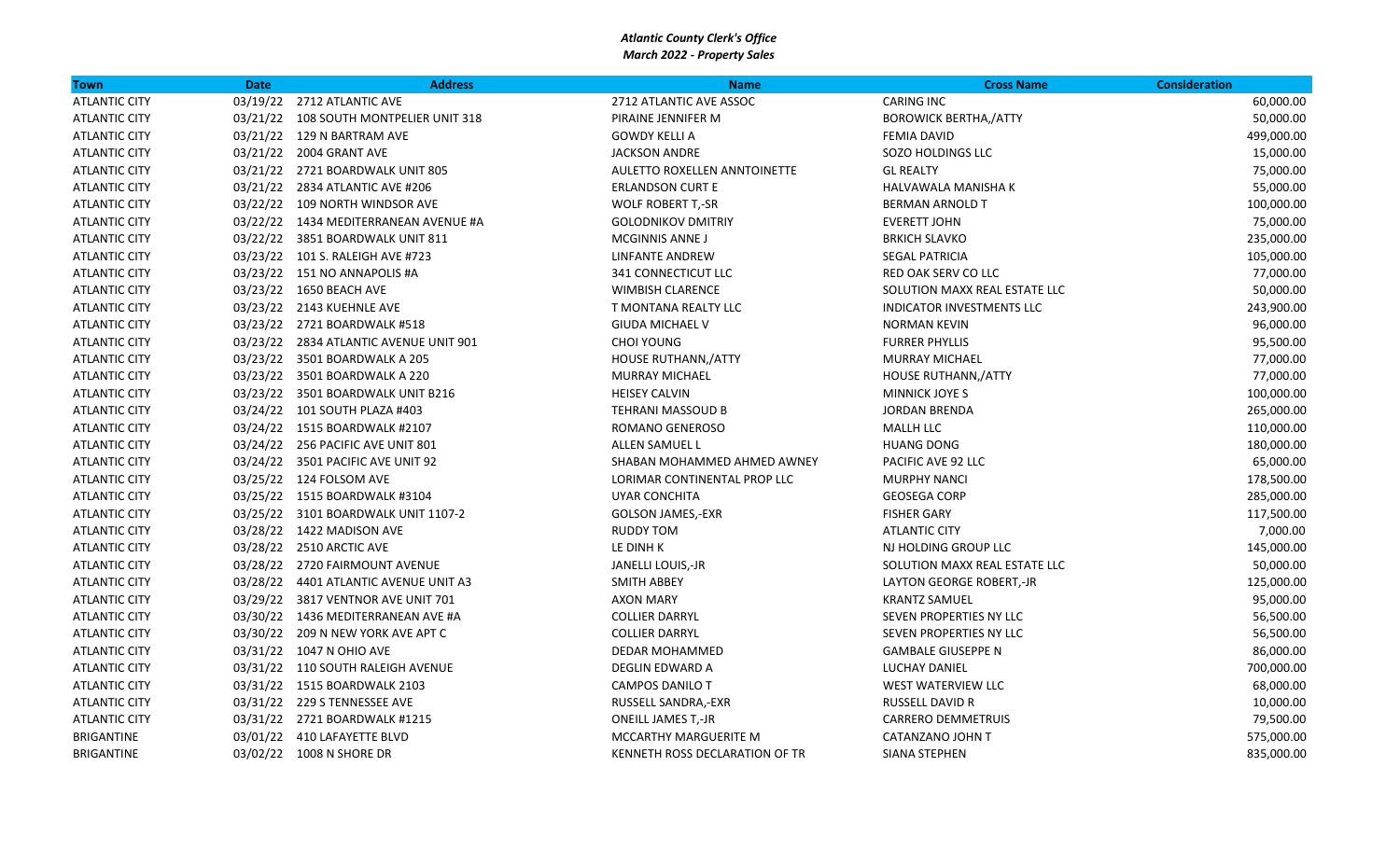| Town              | <b>Date</b> | <b>Address</b>                                | <b>Name</b>                | <b>Cross Name</b>            | <b>Consideration</b> |
|-------------------|-------------|-----------------------------------------------|----------------------------|------------------------------|----------------------|
| <b>BRIGANTINE</b> |             | 03/03/22 33 BRAMBLE DR                        | ROOT IRVIN M,-SR,/EXR      | <b>SALFI CHRISTOPHER</b>     | 520,000.00           |
| <b>BRIGANTINE</b> |             | 03/03/22 4901 HARBOR BEACH BLVD UNIT N15      | <b>GLINKA WILLIAM G</b>    | <b>GREGORIOS MELANIE</b>     | 195,000.00           |
| BRIGANTINE        |             | 03/04/22 4608 SCHOONER ROAD, UNIT B           | <b>QUINN ANN R</b>         | <b>MCLAUGHLIN PAUL J</b>     | 120,000.00           |
| BRIGANTINE        |             | 03/07/22 115 44TH STREET SOUTH                | <b>DOUNOULIS DIMITROS</b>  | <b>DOMINIAK DUSTIN</b>       | 470,000.00           |
| <b>BRIGANTINE</b> |             | 03/08/22 103 10TH STREET NORTH                | ROSATI RICHARD J           | <b>GREAGER JARED</b>         | 490,000.00           |
| BRIGANTINE        |             | 03/08/22 211 23RD STREET SOUTH                | SZAL CHRISTOPHER,-SR       | MILLER DANIEL                | 890,000.00           |
| BRIGANTINE        |             | 03/08/22 226 3RD STREET SOUTH                 | LATOFF ANN M,-TR,/TR       | HOOVEN THEODORE VINCENT,-4TH | 472,500.00           |
| BRIGANTINE        |             | 03/08/22 4224 WEST BRIGANTINE AVE UNIT 4      | <b>MCGROARTY KEELY</b>     | <b>TROPEA JOSEPH</b>         | 145,000.00           |
| <b>BRIGANTINE</b> |             | 03/09/22 111 HAMILTON PLACE                   | LANSBERRY PAUL D,-ADMR     | ORCHID ISLAND LLC            | 280,000.00           |
| BRIGANTINE        |             | 03/09/22 269 40TH STREET                      | ARTUSO LINDA J             | PEDRANI MICHAEL L            | 365,000.00           |
| BRIGANTINE        |             | 03/09/22 332 33RD STREET SOUTH                | LIONS SHARE FP LLC         | <b>KOSCIEWICZ PETER</b>      | 660,000.00           |
| BRIGANTINE        |             | 03/09/22 4417 PRIVATEER ROAD                  | SNELLMAN BRYAN             | STILLEY DAVID STEVEN         | 550,000.00           |
| <b>BRIGANTINE</b> |             | 03/10/22 330 42ND STREET SOUTH, UNIT D50      | <b>SAKSA RAYMOND</b>       | <b>BRAME JOAN H</b>          | 325,000.00           |
| BRIGANTINE        |             | 03/14/22 214 32ND STREET SO                   | ARNAO LINDA                | <b>BANR ASSETS LLC</b>       | 115,000.00           |
| <b>BRIGANTINE</b> |             | 03/14/22 33 COQUILLE BEACH DR                 | <b>JULIANO VIRGINIA M</b>  | <b>PARKHILL ANDREW</b>       | 450,000.00           |
| BRIGANTINE        |             | 03/14/22 701 LAFAYETTE BLVD                   | <b>MACREADY MAUREEN</b>    | 701 LAFAYETTE BRIGANTINE LLC | 500,000.00           |
| <b>BRIGANTINE</b> |             | 03/15/22 105 11TH STREET NORTH UNIT C         | 105 11TH STREET LLC        | PUCCINO JOSEPH A             | 330,900.00           |
| BRIGANTINE        |             | 03/15/22 1311 DUNCAN PLACE                    | MCHUGH WILLIAM D,-EXR      | <b>CHAN TRACEY</b>           | 300,000.00           |
| BRIGANTINE        |             | 03/15/22 261 40TH STREET SOUTH                | DWYER WILLIAM G            | <b>BIANGO JONATHAN</b>       | 380,000.00           |
| BRIGANTINE        |             | 03/15/22 9 11TH STREET NORTH                  | <b>WALL TOM</b>            | <b>PARISI TODD</b>           | 440,000.00           |
| <b>BRIGANTINE</b> |             | 03/16/22 321 6TH STREET                       | <b>STRAUSS DIANE R</b>     | 321 6 9 6TH STREET LLC       | 1.00                 |
| BRIGANTINE        |             | 03/16/22 4400 WEST BRIGANTINE AVE UNIT 105    | MCGOURLEY WILLIAM,-JR      | ZETTLEMOYER KENNETH F        | 124,000.00           |
| BRIGANTINE        |             | 03/16/22 811 LAFAYETTE BLVD                   | HALE CYNTHIA DENISE        | <b>GUNN JOHN JEFFREY</b>     | 350,000.00           |
| BRIGANTINE        |             | 03/17/22 14 MCDERMOTT PLACE                   | PALASZEWSKI PAULETTE M     | <b>VOGDES ANTHONY J</b>      | 369,000.00           |
| BRIGANTINE        |             | 03/17/22 3500 OCEAN AVE UNIT 4                | <b>PUGLIESE STEPHEN</b>    | REEVES BENJAMIN W            | 212,000.00           |
| BRIGANTINE        |             | 03/17/22 3825 ATLANTIC BRIGANTINE BLVD        | <b>FULLER PAUL W</b>       | ERIC W KNUTTEL REV LIV TR    | 820,000.00           |
| BRIGANTINE        |             | 03/21/22 22 COLLETTE CIRCLE                   | <b>FORZIATI GARY</b>       | <b>HOWELL SARINA</b>         | 529,000.00           |
| <b>BRIGANTINE</b> |             | 03/22/22 107 EAST BRIGANTINE AVE UNIT 203     | MARTELETTE DONALD D,-JR    | HARPER BOY LLC               | 200,000.00           |
| BRIGANTINE        |             | 03/22/22 4636 ATLANTIC BRIGANTINE BLVD UNIT A | <b>DORAN MATTHEW F</b>     | <b>GUNDLE ELIZABETH</b>      | 579,000.00           |
| BRIGANTINE        |             | 03/23/22 1101 EAST BRIGANTINE AVE UNIT 14     | DOONER MICHAEL W           | <b>MASSARO LEAH R</b>        | 450,000.00           |
| BRIGANTINE        |             | 03/23/22 114 10TH STREET NORTH                | MOORE JOHN                 | REUSTLE LORRAINE M,-TR,/TR   | 355,000.00           |
| BRIGANTINE        |             | 03/23/22 343 ARBEGAST DR                      | PHILIP CHRISTOPHER         | <b>FIGANIAK CHARLES J</b>    | 375,000.00           |
| <b>BRIGANTINE</b> |             | 03/23/22 4500 W BRIGANTINE AVE UNIT 1123      | <b>ADOMAITIS MICHAEL J</b> | <b>WERNER VICTOR WARREN</b>  | 136,000.00           |
| BRIGANTINE        |             | 03/24/22 136 44TH ST S UNIT B                 | ARLUC HOMES LLC            | SHAW OSBOURNE A              | 317,500.00           |
| BRIGANTINE        |             | 03/24/22 341 8TH STREET SOUTH UNIT 4          | <b>BYRNE THOMAS</b>        | <b>RISNYCHOK GREGORY J</b>   | 999,000.00           |
| BRIGANTINE        |             | 03/24/22 4240 ATLANTIC BRIGANTINE BLVD #101   | <b>CROWLEY KEVIN P</b>     | <b>CLARK MARGARET A</b>      | 342,000.00           |
| <b>BRIGANTINE</b> |             | 03/24/22 440 HACKNEY PLACE                    | STOCKER ROBERT FRANKLIN    | <b>WARNER CHRISTOPHER J</b>  | 695,000.00           |
| <b>BRIGANTINE</b> |             | 03/25/22 7 OCKENLANDER DR                     | MOTTO MICHAEL J,/EXRX&TR   | AYERS JOSEPH R               | 705,000.00           |
| <b>BRIGANTINE</b> |             | 03/28/22 1012 W BRIGANTINE AVE UNIT 6         | MCKENNA DENISE M           | <b>OLIVERI CHARLES W,-SR</b> | 210,000.00           |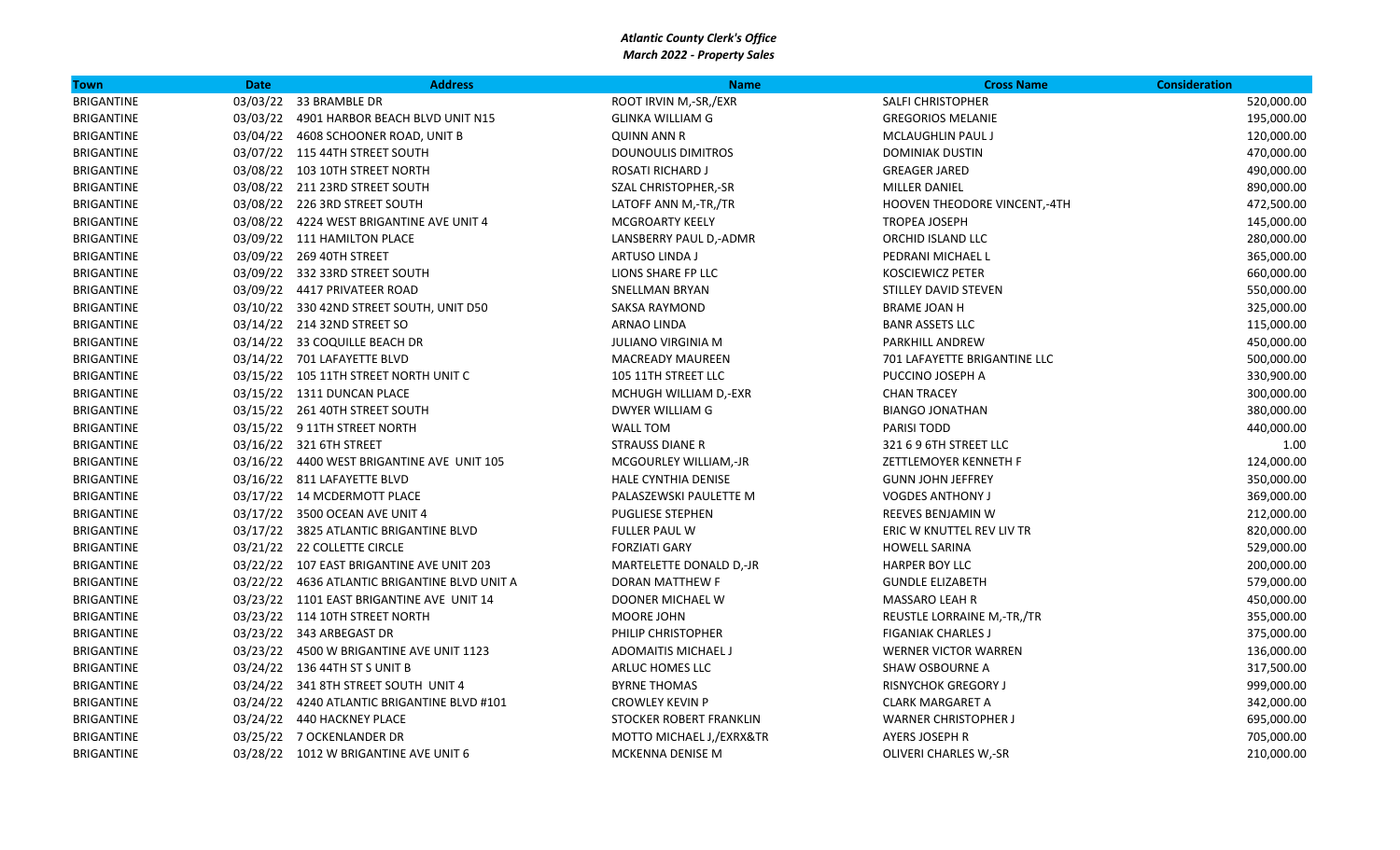| <b>Town</b>            | <b>Date</b> | <b>Address</b>                             | <b>Name</b>                         | <b>Cross Name</b>             | <b>Consideration</b> |
|------------------------|-------------|--------------------------------------------|-------------------------------------|-------------------------------|----------------------|
| <b>BRIGANTINE</b>      |             | 03/28/22 136 44TH STREET SO UNIT A         | ARLUC HOMES LLC                     | SHAUB DEBRA L                 | 380,000.00           |
| <b>BRIGANTINE</b>      |             | 03/28/22 330 SOUTH 42ND STREET UNIT B34    | <b>BRAME JOAN H</b>                 | <b>HUMPHREY GAIL</b>          | 285,000.00           |
| BRIGANTINE             |             | 03/28/22 719 E BRIGANTINE AVE #11          | <b>PARISI TODD</b>                  | <b>CONFORTO MARGARET</b>      | 209,900.00           |
| BRIGANTINE             |             | 03/29/22 200 8TH STREET NORTH              | <b>WALKER JOSEPHINE</b>             | <b>WALKER CAROL LEE,-EXRX</b> | 110,000.00           |
| BRIGANTINE             |             | 03/29/22 3307-3313 BAYSHORE AVE UNIT 7     | <b>OBERG CYNTHIA I</b>              | <b>OBERG CHRISTY</b>          | 345,000.00           |
| BRIGANTINE             |             | 03/30/22 204 5TH ST N                      | SMJ LUXURY RENTALS LLC              | <b>MARTIN ROBERT J</b>        | 1,200,000.00         |
| <b>BRIGANTINE</b>      |             | 03/30/22 235 10TH STREET SOUTH             | CANZANESE ROY DAVID,-EXR            | <b>LEONARDI MICHELE</b>       | 580,000.00           |
| BRIGANTINE             |             | 03/30/22   600 W. BRIGANTINE AVE, UNIT 134 | <b>EVANGELOS VOURLIOTIS</b>         | KOMPA THEODORE,-JR            | 460,000.00           |
| <b>BRIGANTINE</b>      |             | 03/31/22 10 MANITOBA AVE                   | <b>RIKER EVELYN</b>                 | <b>GABRIEL MICHAEL</b>        | 630,000.00           |
| BRIGANTINE             |             | 03/31/22 6 OCEAN DR                        | <b>VERBOS CYNTHIA M</b>             | <b>BRADFORD CHARLES</b>       | 499,000.00           |
| <b>BUENA BOROUGH</b>   |             | 03/04/22 108 JANET STREET                  | MASSARI ROSE,/ATTY                  | NAPOLITANO LINO               | 225,000.00           |
| <b>BUENA BOROUGH</b>   |             | 03/07/22 1601 SOUTH CENTRAL AVE            | <b>GIACOMELLI GENE A,-TR</b>        | STIDHAM ELIZABETH M           | 189,900.00           |
| <b>BUENA BOROUGH</b>   |             | 03/07/22 201 N. HARDING HWY                | <b>MARRONI JOHN C</b>               | <b>SVT PROPERTIES LLC</b>     | 50,000.00            |
| <b>BUENA BOROUGH</b>   |             | 03/14/22 106 KENNEDY AVE                   | <b>D MINCER PROP LLC</b>            | NATIONALMAX INVESTMENTS LLC   | 56,000.00            |
| <b>BUENA BOROUGH</b>   |             | 03/16/22 115 IRENE AVENUE                  | <b>BREWIN JOSEPH H</b>              | ANDERSON NAPIER NATALIE J     | 210,000.00           |
| <b>BUENA BOROUGH</b>   |             | 03/16/22 507 PLYMOUTH STREET               | LILLIE JOHN                         | <b>MOAN THERESA R</b>         | 170,000.00           |
| <b>BUENA BOROUGH</b>   |             | 03/21/22 522 MARTINELLI AVENUE             | <b>BROWN MARTIN</b>                 | <b>MCNEIL MICHAEL</b>         | 150,000.00           |
| <b>BUENA BOROUGH</b>   |             | 03/31/22 221 JONAS AVE                     | HILL JANET L                        | <b>BREWIN JOSEPH H</b>        | 280,000.00           |
| <b>BUENA VISTA TWP</b> |             | 03/03/22 109 FAIRWAY DR                    | ECHEVARRIA MARTHA                   | <b>DECARO VINCENT</b>         | 509,000.00           |
| <b>BUENA VISTA TWP</b> |             | 03/03/22 650 JACKSON RD                    | HARTLINE JOSEPHINE                  | YOST RONALD CHRISTOPHER       | 380,000.00           |
| <b>BUENA VISTA TWP</b> |             | 03/07/22 7 EAST COLTON LANE                | RAFAEL MARIA T                      | LALLI MICHAEL LOUIS           | 194,000.00           |
| <b>BUENA VISTA TWP</b> |             | 03/10/22 256 LORRAINE AVE                  | <b>MARTINEZ JOSEPH</b>              | <b>SURMA MONIKA</b>           | 510,000.00           |
| <b>BUENA VISTA TWP</b> |             | 03/11/22 114 COLIN ROAD                    | MCCANN MELISSA C                    | <b>BRIGGS ERIN R</b>          | 115,750.00           |
| <b>BUENA VISTA TWP</b> |             | 03/12/22 4268 POST RD                      | PETRONGOLO JESSE                    | <b>LENTZ LARRY</b>            | 310,000.00           |
| <b>BUENA VISTA TWP</b> |             | 03/14/22 413 WOODLAWN AVE                  | PEACOCK AMBER L                     | KIND DERK J                   | 152,300.00           |
| <b>BUENA VISTA TWP</b> |             | 03/14/22 777 HARDING HIGHWAY               | PETRINI LOUIS,-JR                   | PAGLIUGHI LISA M              | 237,000.00           |
| <b>BUENA VISTA TWP</b> |             | 03/16/22 1315 HARDING HIGHWAY              | PETRINI JOHN                        | 621 MANAGEMENT GROUP LLC      | 275,000.00           |
| <b>BUENA VISTA TWP</b> |             | 03/16/22 521 WILDWOOD AVE                  | <b>HOMAN MICHAEL R</b>              | ELWELL CARL O,-JR             | 155,000.00           |
| <b>BUENA VISTA TWP</b> |             | 03/21/22 105 EAST COLTON LANE              | CITY VISION NATL REVITALIZATION LLC | LOPEZ RICARDO,-JR             | 227,000.00           |
| <b>BUENA VISTA TWP</b> |             | 03/22/22 510 HOPKINS ROAD                  | <b>SODER MARIANNA</b>               | <b>JACKSON ANTHONY M</b>      | 179,000.00           |
| <b>BUENA VISTA TWP</b> |             | 03/23/22 243 FIR AVE                       | JOHNSON LAURENCE,/EXRX              | <b>HELDUSER SHAYNA</b>        | 38,035.00            |
| <b>BUENA VISTA TWP</b> |             | 03/23/22 6 W COLLINGS DR                   | <b>LANCIONI SANTINI</b>             | <b>GRABER JAMES</b>           | 97,500.00            |
| <b>BUENA VISTA TWP</b> |             | 03/25/22 410 TUCKAHOE ROAD                 | <b>ZAAK REASER</b>                  | <b>JOHNSON TERRY</b>          | 190,000.00           |
| <b>BUENA VISTA TWP</b> |             | 03/28/22 127 ROCKEFELLER LANE              | <b>MERENDINO JACOB</b>              | <b>IFEKWUNA ANGELA N</b>      | 245,000.00           |
| <b>BUENA VISTA TWP</b> |             | 03/28/22 212 CAINS MILL ROAD               | <b>MOWORKS LLC</b>                  | LUCAS JACOB                   | 205,000.00           |
| <b>BUENA VISTA TWP</b> |             | 03/28/22 839 6TH RD                        | WETZEL RAYMOND W,-JR,-EXR           | <b>WETZEL JUSTIN B</b>        | 215,000.00           |
| <b>BUENA VISTA TWP</b> |             | 03/30/22 245 TUCKAHOE RD                   | <b>BACIGALUPO IRENE GAUTIER</b>     | <b>GORDON STEPHANIE M</b>     | 220,000.00           |
| <b>BUENA VISTA TWP</b> |             | 03/31/22 833 JACKSON ROAD                  | HERNANDEZ HILLARY N                 | <b>BROSCHARD JADE</b>         | 205,000.00           |
| <b>EGG HARBOR CITY</b> |             | 03/01/22 156 BOSTON AVE                    | DORE VERONICA Y                     | <b>DORAN PAIGE</b>            | 168,000.00           |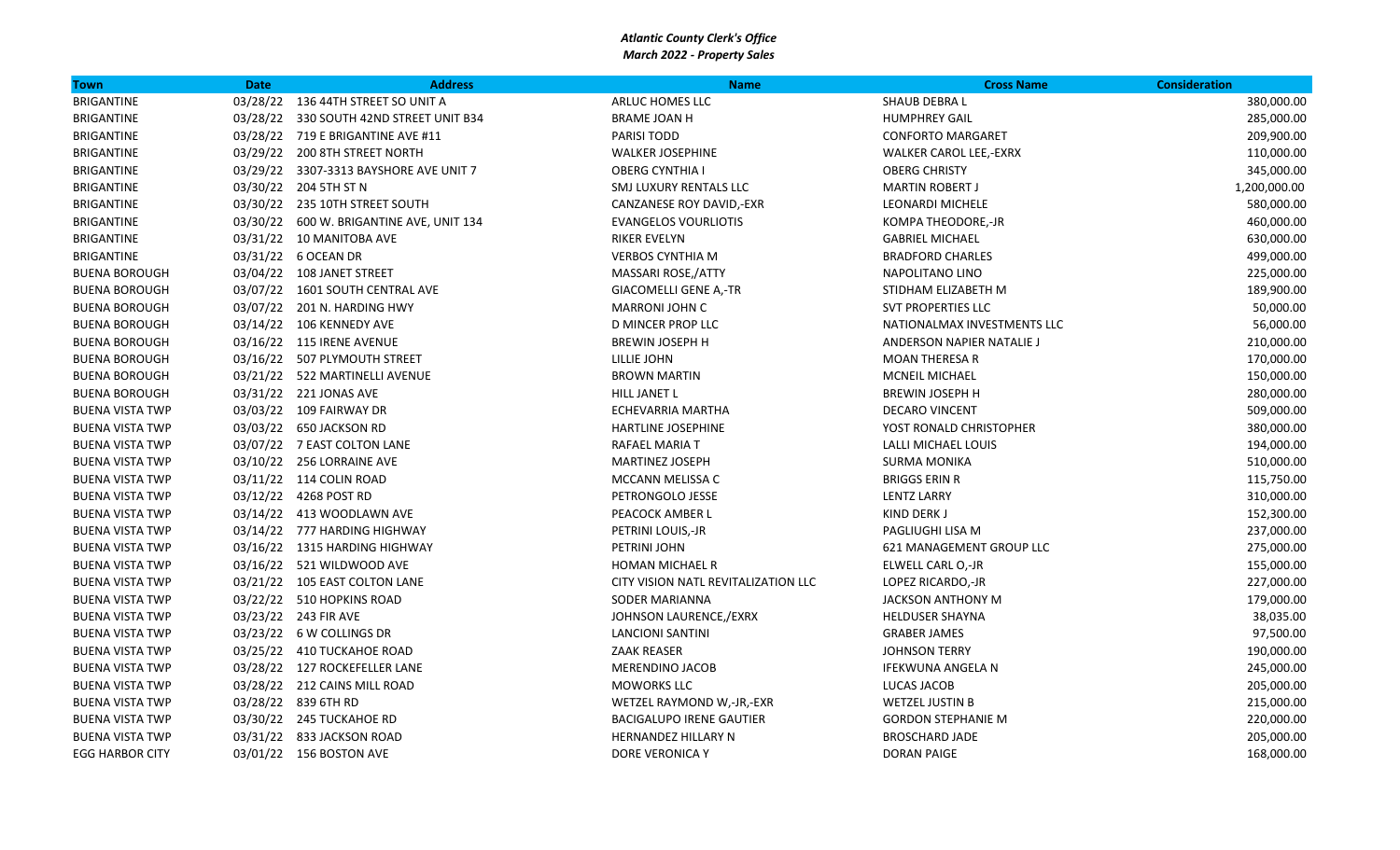| <b>Town</b>            | <b>Date</b> | <b>Address</b>                               | <b>Name</b>                     | <b>Cross Name</b>                 | <b>Consideration</b> |
|------------------------|-------------|----------------------------------------------|---------------------------------|-----------------------------------|----------------------|
| <b>EGG HARBOR CITY</b> |             | 03/01/22 337 BUFFALO AVE                     | WHONDER INVESTMENT GROUP LLC    | WHONDER RENTAL GROUP LLC          | 1.00                 |
| <b>EGG HARBOR CITY</b> |             | 03/02/22 325 5TH TERRACE                     | PADUANI FERNANDO L              | <b>FELICIANO JOE A</b>            | 2,500.00             |
| <b>EGG HARBOR CITY</b> |             | 03/07/22 204 PHILADELPHIA AVENUE             | NEWFIELD NATIONAL BK            | 204 PHILADELPHIA LLC              | 160,000.00           |
| <b>EGG HARBOR CITY</b> |             | 03/14/22 125 LONDON AVE                      | <b>MENTO MICHAEL D</b>          | <b>125 LONDON AVE LLC</b>         | 200,000.00           |
| <b>EGG HARBOR CITY</b> |             | 03/15/22 252-258 BUFFALO AVENUE              | SEILBACK SUSAN                  | 252 BUFFALO LLC                   | 165,000.00           |
| <b>EGG HARBOR CITY</b> |             | 03/16/22 127 BOSTON AVENUE                   | <b>BRENNAN LINDA,-EXRX</b>      | LUKO MICHAEL A                    | 180,000.00           |
| <b>EGG HARBOR CITY</b> |             | 03/23/22 215 CHICAGO AVE                     | <b>SCHROER BRYAN</b>            | <b>JOHNSON BRIAN</b>              | 147,000.00           |
| <b>EGG HARBOR CITY</b> |             | 03/28/22 321 5TH TER                         | PADUANI FERNANDO L              | <b>FELICIANO JOE A</b>            | 166,000.00           |
| <b>EGG HARBOR TWP</b>  |             | 03/01/22 123 INDEPENDENCE TRAIL              | AMJAD REHMAN INC                | <b>UDDIN EMTIAZ</b>               | 265,000.00           |
| <b>EGG HARBOR TWP</b>  |             | 03/01/22 16 MEADOW DR                        | <b>BANCROFT JUNE W,/ATTY</b>    | SHANTEAU RACHEL                   | 296,000.00           |
| <b>EGG HARBOR TWP</b>  |             | 03/01/22 3 WEEPING WILLOW CIRCLE             | <b>BERRIO ALEXANDRA M</b>       | LESSER JOSHUA                     | 455,000.00           |
| <b>EGG HARBOR TWP</b>  |             | 03/01/22 303 LONGPORT BLVD G-5               | QUIGLEY GRACE A,/HEIR           | <b>SWARTZ MARK</b>                | 46,200.00            |
| <b>EGG HARBOR TWP</b>  |             | 03/01/22 3061 SPRUCE AVE                     | <b>BRUNER ROBERT J,-ADMR</b>    | NOREO LLC                         | 162,500.00           |
| <b>EGG HARBOR TWP</b>  |             | 03/01/22 32 HEATHERCROFT                     | ATTAYA CAPITAL LLC              | <b>CONSERVA ELLEN</b>             | 122,000.00           |
| <b>EGG HARBOR TWP</b>  |             | 03/02/22 103 WHARF ROAD                      | SOARES AMELIA EDNA              | LAVERE BARBARA                    | 369,000.00           |
| <b>EGG HARBOR TWP</b>  |             | 03/02/22 108 SUFFOLK RD                      | POLICE AND FIREMENS             | <b>GOULD ANTHONY, /SHFF</b>       | 1,000.00             |
| <b>EGG HARBOR TWP</b>  |             | 03/02/22 26 WEXFORD LANE                     | DR HORTON INC                   | PINPINO SHERYL BERCERO            | 444,990.00           |
| <b>EGG HARBOR TWP</b>  |             | 03/02/22 2601 FIRE RD                        | PLEASANTVILLE INVESTMENT LLC    | 2601 FIRE RD REALTY LLC           | 415,000.00           |
| <b>EGG HARBOR TWP</b>  |             | 03/02/22 303 LONGPORT BLVD #G-2              | QUIGLEY GRACE A,/HEIR           | <b>FRIEDMAN ALLEN</b>             | 39,600.00            |
| <b>EGG HARBOR TWP</b>  |             | 03/02/22 307 SUNFLOWER DR                    | PIIL MARGARET A                 | ROBERTS MOLLIE SUSAN              | 270,000.00           |
| <b>EGG HARBOR TWP</b>  |             | 03/02/22 6801 TILTON RD                      | <b>6801 TILTON ROAD LLC</b>     | MOUNTAIN EXPRESS OIL CO           | 1,361,676.00         |
| <b>EGG HARBOR TWP</b>  |             | 03/02/22 6801 TILTON RD                      | MOUNTAIN PORTFOLIO OWNER NJ LLC | MOUNTAIN EXPRESS OIL CO           | 1,361,676.00         |
| <b>EGG HARBOR TWP</b>  |             | 03/02/22 7054 BLACK HORSE PIKE               | <b>GARDEN STATE FUELS INC</b>   | <b>GARDEN STATE FUELS GSF LLC</b> | 500,000.00           |
| <b>EGG HARBOR TWP</b>  |             | 03/02/22 79 HEATHERCROFT                     | <b>LEEK JESSIE</b>              | <b>MORRIS ANDREW,-JR</b>          | 119,000.00           |
| <b>EGG HARBOR TWP</b>  |             | 03/03/22 1 PADDOCK RD                        | <b>LONDON LEWIS</b>             | <b>BRINKLEY WARD FRANCES</b>      | 380,000.00           |
| <b>EGG HARBOR TWP</b>  |             | 03/03/22 306 SYCAMORE AVENUE                 | MCLAUGHLIN CLARENCE A,/HEIR     | <b>N&amp;N PROJECTS LLC</b>       | 115,000.00           |
| <b>EGG HARBOR TWP</b>  |             | 03/03/22 524 DELAWARE AVE                    | <b>GOLDSTONE PROPERTIES LLC</b> | DEHAVEN GLORIA                    | 315,000.00           |
| <b>EGG HARBOR TWP</b>  |             | 03/04/22 295 HEATHER CROFT                   | <b>PAGE BRIAN</b>               | <b>DESAI GARGI</b>                | 112,000.00           |
| <b>EGG HARBOR TWP</b>  |             | 03/07/22 272 HEATHERCROFT                    | <b>DESAI GARGI</b>              | THALASSINOS PANAGIOTI             | 120,500.00           |
| <b>EGG HARBOR TWP</b>  |             | 03/07/22 312 GLENN DORNOCH LANE              | DR HORTON INC NJ                | <b>BENDIT MARK</b>                | 516,750.00           |
| <b>EGG HARBOR TWP</b>  |             | 03/07/22 313-A DOGWOOD AVE                   | <b>REYNOLDS MARY</b>            | <b>HOAGLAND REBECCA</b>           | 310,000.00           |
| <b>EGG HARBOR TWP</b>  |             | 03/07/22 6 PROVIDENCE ROAD                   | <b>HAMILTON ABDUL A</b>         | <b>RIVERA LUIS</b>                | 260,000.00           |
| <b>EGG HARBOR TWP</b>  |             | 03/07/22 6020 DELILAH ROAD                   | HARBOR LANDING PTNRS LLC        | HARBOR LANDING 2021 LLC           | 48,375,000.00        |
| <b>EGG HARBOR TWP</b>  |             | 03/08/22 300 GLEN DORNOCH LANE               | DR HORTON INC NJ                | <b>OJARD AARON MICHAEL</b>        | 525,005.00           |
| <b>EGG HARBOR TWP</b>  |             | 03/08/22 401 GLENN AVE                       | TTK RE ENTRP LLC                | VM MANAGEMENT 1 LLC               | 290,000.00           |
| <b>EGG HARBOR TWP</b>  |             | 03/08/22 8 PRINCETON AVENUE                  | <b>FEINBERG BRYAN A</b>         | <b>HICKEY COLIN F</b>             | 425,000.00           |
| <b>EGG HARBOR TWP</b>  |             | 03/09/22 1181 MAYS LANDING SOMERS POINT ROAD | <b>WESTCOTT JOHN J</b>          | MCGARVEY JOHN,-3RD                | 285,000.00           |
| <b>EGG HARBOR TWP</b>  |             | 03/09/22 121 BRETTWOOD DR                    | <b>FALOTICO PETER</b>           | <b>WESLEY BRYON</b>               | 331,000.00           |
| <b>EGG HARBOR TWP</b>  |             | 03/09/22 202 JEROME AVE                      | WALLOWITCH CHARLES JOSEPH       | <b>ELKNER RYAN J</b>              | 225,000.00           |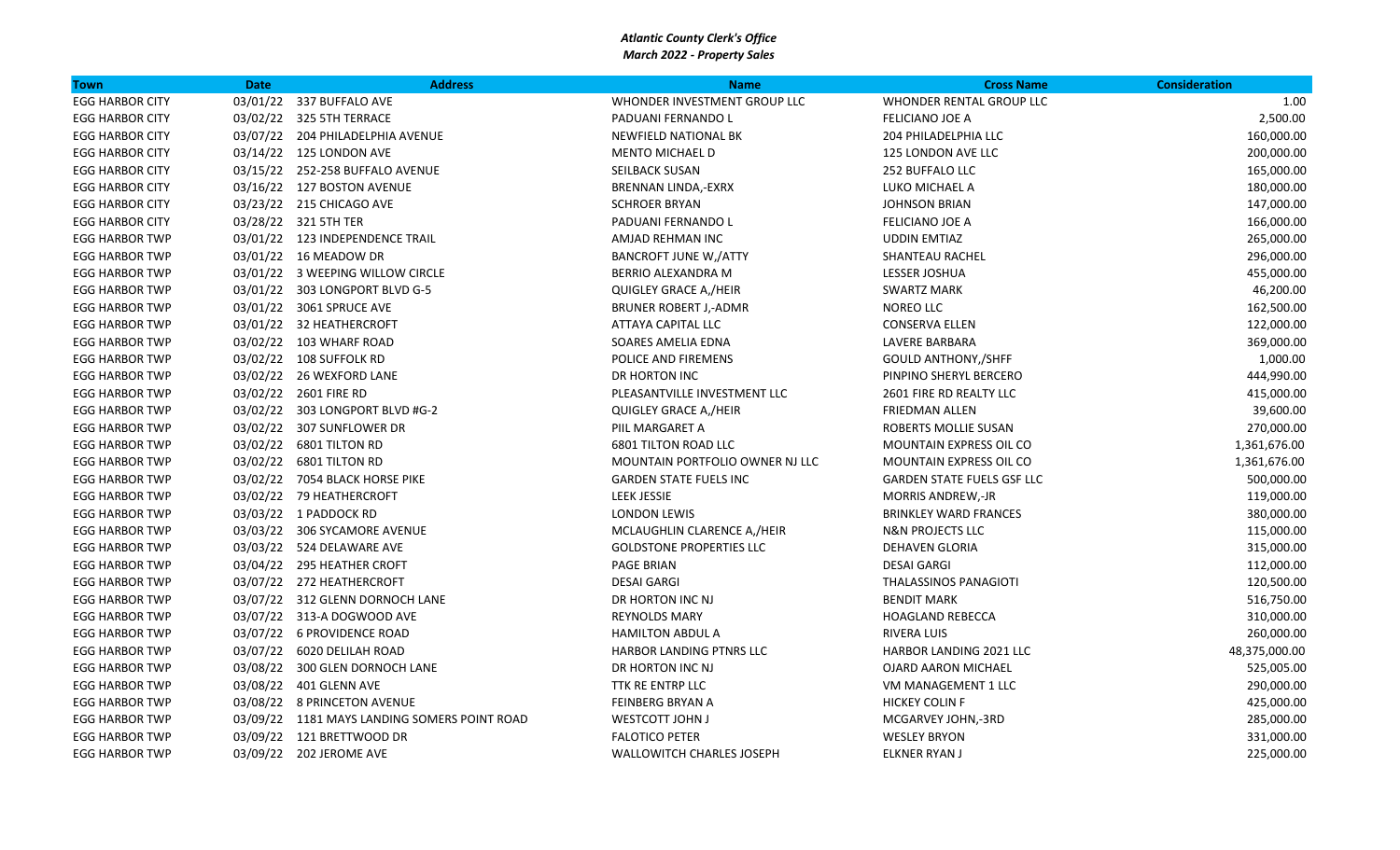| Town                  | <b>Date</b> | <b>Address</b>                               | <b>Name</b>                  | <b>Cross Name</b>              | <b>Consideration</b> |
|-----------------------|-------------|----------------------------------------------|------------------------------|--------------------------------|----------------------|
| <b>EGG HARBOR TWP</b> | 03/09/22    | 303 LONGPORT BLVD., #C-34D                   | THENO SHERI L                | STEWART JOSEPH                 | 32,500.00            |
| <b>EGG HARBOR TWP</b> |             | 03/09/22 478 DELAWARE AVE                    | <b>DRAKA EMIL</b>            | JUAREZ HERNANDEZ MILTON H      | 295,000.00           |
| <b>EGG HARBOR TWP</b> |             | 03/10/22 130 KENNEDY DRIVE                   | <b>GAMADIA JULIAN</b>        | KADDUS MUHAMMAD A              | 390,000.00           |
| <b>EGG HARBOR TWP</b> |             | 03/10/22 5 STAFFORD AVE                      | <b>TORRES IGDALY</b>         | GEDA MELECIO,-JR               | 210,000.00           |
| <b>EGG HARBOR TWP</b> |             | 03/11/22 152 LONDON COURT                    | FIGUEROA MARIA               | <b>KAPLAN EMINE</b>            | 195,000.00           |
| <b>EGG HARBOR TWP</b> |             | 03/11/22 2501 FERNWOOD AVE #13               | PASHLEY BUILDERS INC         | KYL ENTERPRISE PROP MGMT LLC   | 172,900.00           |
| <b>EGG HARBOR TWP</b> |             | 03/14/22 10 DIAMOND DR                       | <b>COLLADO MIESES OLIANA</b> | <b>FREEMAN MATTHEW</b>         | 10.00                |
| <b>EGG HARBOR TWP</b> |             | 03/14/22 126 MARK AVE                        | <b>GARMAN DANIEL</b>         | <b>COLVIN RYAN</b>             | 212,000.00           |
| <b>EGG HARBOR TWP</b> |             | 03/14/22 13 COUNTRY MAGNOLIA LANE            | <b>CAPPUCCIO AGATHA</b>      | <b>WALLACE DIANE</b>           | 1.00                 |
| <b>EGG HARBOR TWP</b> |             | 03/14/22 2525 RIDGE AVE                      | <b>KHAN TANIA</b>            | ARISTIZABAL JAIRO              | 285,000.00           |
| <b>EGG HARBOR TWP</b> |             | 03/14/22 28 DORSET AVE                       | CSMC 2018 RPL1 TR            | <b>COLLINS VALERIE H</b>       | 185,000.00           |
| <b>EGG HARBOR TWP</b> |             | 03/14/22 6519 MILL ROAD                      | <b>SCHULNICK DAVID</b>       | MASLAND WILLIAM                | 272,000.00           |
| <b>EGG HARBOR TWP</b> |             | 03/15/22 5106 TREMONT AVE                    | <b>KEY SANDRA R</b>          | <b>ANDREW BRIAN K</b>          | 255,000.00           |
| <b>EGG HARBOR TWP</b> |             | 03/16/22 123 BIRCH AVE                       | RUIZ BRAYANE RODRIGUEZ       | RODRIGUEZ JUAN M               | 259,000.00           |
| <b>EGG HARBOR TWP</b> |             | 03/16/22 13 TILTON CLUB                      | <b>BOCELLI BONNIE L</b>      | <b>HANNA RIMON</b>             | 115,000.00           |
| <b>EGG HARBOR TWP</b> |             | 03/16/22 2 EXTON COURT                       | UNDERBERG JENNIFER           | POWELL CYNTHIA                 | 275,000.00           |
| <b>EGG HARBOR TWP</b> |             | 03/16/22 3162 FIRE ROAD                      | <b>INCENDIA VIA LLC</b>      | SF INTERNATIONAL LLC           | 830,000.00           |
| <b>EGG HARBOR TWP</b> |             | 03/16/22 422 GLENN AVE                       | CHAPMAN VANESSA M            | <b>ASROFF EVAN</b>             | 385,000.00           |
| <b>EGG HARBOR TWP</b> |             | 03/18/22 1702 SOMERS POINT MAYS LANDING ROAD | <b>CHOUDHRY UZMA</b>         | SINGLER JOHN S                 | 245,000.00           |
| <b>EGG HARBOR TWP</b> |             | 03/18/22 205 STEELMANVILLE ROAD              | 205 STEELMANVILLE ROAD LLC   | CS & BD LLC                    | 1,825,000.00         |
| <b>EGG HARBOR TWP</b> |             | 03/18/22 5 BAYBERRY AVE                      | <b>BARRETT STEFANIE</b>      | <b>BUCKNAM NEWELL MICHELLE</b> | 352,000.00           |
| <b>EGG HARBOR TWP</b> |             | 03/18/22 6124 BLACK HORSE PIKE               | WHEAT ROAD PLAZA LLC         | FIRST KNIGHT BHP LLC           | 575,000.00           |
| <b>EGG HARBOR TWP</b> |             | 03/19/22 4030 OCEAN HEIGHTS AVE              | REDSTONE ASSOCIATES LLC      | OCEAN HEIGHTS PTNRS LLC        | 1,125,000.00         |
| <b>EGG HARBOR TWP</b> |             | 03/21/22 101 AZALEA LANE                     | <b>GREELEY MARY</b>          | <b>TRAN KATIE</b>              | 405,000.00           |
| <b>EGG HARBOR TWP</b> |             | 03/21/22 11 BARTLETT BLVD                    | <b>STONE ANDREW</b>          | <b>STEIMLING DEBRA</b>         | 274,900.00           |
| <b>EGG HARBOR TWP</b> |             | 03/21/22 12 MADISON AVE                      | MAKAREIKA DENNIS             | <b>SARKER TAWSIF</b>           | 85,000.00            |
| <b>EGG HARBOR TWP</b> |             | 03/21/22 1723 MAYS LANDING SOMERS POINT RD   | COLLO JAMES G,-SR            | <b>PROGRESSIVE FENCE</b>       | 375,000.00           |
| <b>EGG HARBOR TWP</b> |             | 03/21/22 20 TILTON CLUB                      | DIFEBBO PAUL A               | <b>TRUONG PAULINE C</b>        | 89,000.00            |
| <b>EGG HARBOR TWP</b> |             | 03/21/22 8 WHITE OAK DR                      | <b>VELASQUEZ EDWIN</b>       | ZHENG ZHOU                     | 520,000.00           |
| <b>EGG HARBOR TWP</b> |             | 03/22/22 23 LACOSTA DRIVE                    | 23 LACOSTA DR LLC            | POHLMAN THOMAS                 | 130,000.00           |
| <b>EGG HARBOR TWP</b> |             | 03/22/22 2325 ENGLISH CREEK AVE              | <b>2VX ENTERPRISES LLC</b>   | LINCOLN LISA                   | 353,000.00           |
| <b>EGG HARBOR TWP</b> |             | 03/22/22 252 MALLARD LN                      | VISTA NINE PROP LLC          | <b>BAXI RAKESH</b>             | 225,000.00           |
| <b>EGG HARBOR TWP</b> |             | 03/23/22 100 LINDEN AVE                      | GREENWOOD MORTGAGE ASSOC INC | INDYG CHARLES,/EST             | 30,488.00            |
| <b>EGG HARBOR TWP</b> |             | 03/23/22 101 WILKSHIRE CT                    | DR HORTON INC NJ             | SIBIDE AMINATA                 | 399,490.00           |
| <b>EGG HARBOR TWP</b> |             | 03/23/22 317 FENTON AVE                      | <b>REAVES JASPER</b>         | <b>LEROY CHRISTOPH L</b>       | 88,000.00            |
| <b>EGG HARBOR TWP</b> |             | 03/23/22 5022 ENGLISH CREEK AVE              | RED OAK SERV CO LLC          | <b>ESQ CAPITAL III LLC</b>     | 25,000.00            |
| <b>EGG HARBOR TWP</b> |             | 03/23/22 52 SHORELINE ROAD                   | KENT DONNA L,/HEIR           | <b>VENKATARAMAN PADMA</b>      | 450,000.00           |
| <b>EGG HARBOR TWP</b> |             | 03/23/22 6637 BLACK HORSE PIKE               | GREENWOOD MORTGAGE ASSOC INC | INDYG CHARLES,/EST             | 470,440.00           |
| <b>EGG HARBOR TWP</b> |             | 03/24/22 105 THOMPSONS LANE                  | <b>HOUDE SUSAN E</b>         | ON FARM TIME LLC               | 500,000.00           |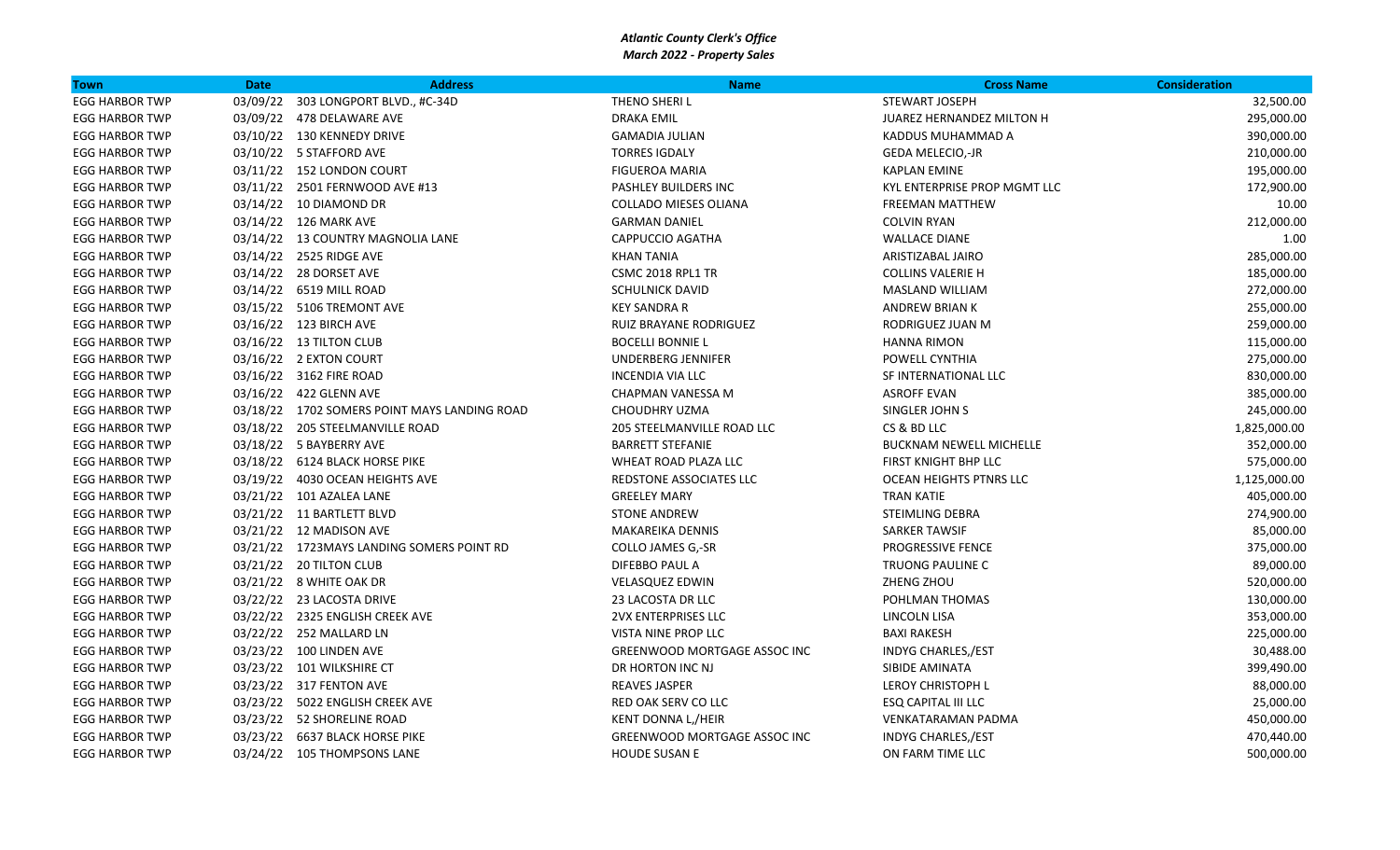| Town                  | <b>Date</b> | <b>Address</b>                               | <b>Name</b>                       | <b>Cross Name</b>                 | <b>Consideration</b> |
|-----------------------|-------------|----------------------------------------------|-----------------------------------|-----------------------------------|----------------------|
| <b>EGG HARBOR TWP</b> |             | 03/24/22 111 HICKORY ST                      | MEJIA MERCEDES D                  | DELA ROSA BANOS DAVID             | 282,000.00           |
| <b>EGG HARBOR TWP</b> |             | 03/24/22 1375 SOMERS POINT MAYS LANDING ROAD | <b>HOUDE SUSAN E</b>              | ON FARM TIME LLC                  | 100,000.00           |
| <b>EGG HARBOR TWP</b> |             | 03/25/22 156 ROCHELLE LANE                   | <b>DESTEFANO ANTHONY</b>          | <b>GAETANO GIORDANO BLDRS LLC</b> | 335,000.00           |
| <b>EGG HARBOR TWP</b> |             | 03/25/22 5 ACADEMY ROAD                      | PRIVITERA JASON                   | <b>INGERSOLL JAMES A</b>          | 217,500.00           |
| <b>EGG HARBOR TWP</b> |             | 03/28/22 100 CATES ROAD                      | ROMELEOTES CHRIS                  | <b>BELL CAMERON</b>               | 225,000.00           |
| <b>EGG HARBOR TWP</b> |             | 03/28/22 1003 SCARBOROUGH DRIVE              | <b>BABUDRO SUSAN</b>              | <b>ULLAH AHASAN</b>               | 366,000.00           |
| <b>EGG HARBOR TWP</b> |             | 03/28/22 14 TIMBERWOOD DRIVE                 | <b>KHALID SIDRA</b>               | RASIFZAMAN SADIA                  | 110,000.00           |
| <b>EGG HARBOR TWP</b> |             | 03/28/22 159 ROCHELLE LN                     | <b>GAETANO GIORDANO BLDRS LLC</b> | PEZZUTO JOANNA L                  | 295,400.00           |
| <b>EGG HARBOR TWP</b> |             | 03/28/22 202 FLATBUSH AVE                    | <b>BIESECKER CONNIE</b>           | <b>MAKILING ANTONET</b>           | 359,000.00           |
| <b>EGG HARBOR TWP</b> |             | 03/28/22 303 LONGPORT BLVD. C8C              | <b>BURNS YVONNE</b>               | <b>GREEN WILLIAM JOSEPH,-4TH</b>  | 78,000.00            |
| <b>EGG HARBOR TWP</b> |             | 03/28/22 36 BURNSIDE DR                      | FLEMING FRED C,/ATTY              | <b>RUSSO ROBERT J</b>             | 275,000.00           |
| <b>EGG HARBOR TWP</b> |             | 03/28/22 36 GALLANT FOX LN                   | <b>BARTUCCIO JOHN</b>             | <b>BARON JUDITH S</b>             | 490,000.00           |
| <b>EGG HARBOR TWP</b> |             | 03/28/22 426 OAKLAND AVE                     | <b>FISCHER ROBERT T</b>           | ANGERMAN ALEX J                   | 45,000.00            |
| <b>EGG HARBOR TWP</b> |             | 03/28/22 480 LONDON COURT II                 | <b>HALKES DEREK W</b>             | VAZQUEZ COLON LUIS D              | 145,000.00           |
| <b>EGG HARBOR TWP</b> |             | 03/29/22 16 HOLDEN COURT                     | <b>FUNG JIMMY T</b>               | MOHAMED SAID H                    | 335,000.00           |
| <b>EGG HARBOR TWP</b> |             | 03/29/22 4 SHIRES WAY                        | <b>VOGT JEFFREY L</b>             | <b>TAYLOR JOHNNIE</b>             | 305,000.00           |
| <b>EGG HARBOR TWP</b> |             | 03/29/22 401 GLENN AVE                       | PHAM DAVIS                        | <b>DAVIS TIMOTHY A</b>            | 429,900.00           |
| <b>EGG HARBOR TWP</b> |             | 03/29/22 421 BOSTON AVE                      | <b>COOK FRANCES E,/EXR</b>        | <b>FITZPATRICK DEBORAH SUE</b>    | 249,000.00           |
| <b>EGG HARBOR TWP</b> |             | 03/29/22 504 SHIRES WAY                      | <b>BRUNO JOSEFINA</b>             | MENDOZA ARTICA JOSE W             | 275,000.00           |
| <b>EGG HARBOR TWP</b> |             | 03/29/22 6120 DELILAH RD                     | HUTCHISON THOMAS D,/EXR           | <b>MARTINEZ MADELINE</b>          | 50,000.00            |
| <b>EGG HARBOR TWP</b> |             | 03/30/22 145 HEATHER CROFT                   | YENGO SHIELA                      | <b>VESPERTINO NICOLE M</b>        | 75,000.00            |
| <b>EGG HARBOR TWP</b> |             | 03/30/22 145 LONGPORT BLVD UNIT 25           | SMARRITO MICHAEL,-SR              | DICE MATTHEW P                    | 59,000.00            |
| <b>EGG HARBOR TWP</b> |             | 03/30/22 215 CRYSTAL LAKE DRIVE              | ROWLAND THEODORE B                | ROWLAND DAVID                     | 350,000.00           |
| <b>EGG HARBOR TWP</b> |             | 03/30/22 230 HEATHER CROFT                   | DIGIROLAMO JOSEPH C               | RODRIGUEZ JOSE L                  | 122,000.00           |
| <b>EGG HARBOR TWP</b> |             | 03/30/22 333 MCCLELLAN ROAD                  | NEY MARIE P,/EXR                  | POPONAK THOMAS                    | 355,000.00           |
| <b>EGG HARBOR TWP</b> |             | 03/31/22 13 DAISY DRIVE                      | ILLAHI MUMTAZ                     | ANSARI ZOBARIA                    | 360,000.00           |
| <b>EGG HARBOR TWP</b> |             | 03/31/22 135 HEATHER CROFT                   | AL TAHER VY                       | <b>CONMEL LLC</b>                 | 155,000.00           |
| <b>EGG HARBOR TWP</b> |             | 03/31/22 160 HEATHER CROFT                   | <b>VITALE DONNA LEE</b>           | <b>KANG JAE S</b>                 | 109,500.00           |
| <b>EGG HARBOR TWP</b> |             | 03/31/22 34 BUCKINGHAM DRIVE                 | DALESSANDRO PETER                 | <b>SCIULLO BRITTANY C</b>         | 598,500.00           |
| <b>ESTELL MANOR</b>   |             | 03/23/22 156 CUMBERLAND AVENUE               | <b>CIANCAGLINI ANTHONY</b>        | <b>COLLINS MICHAEL</b>            | 325,000.00           |
| <b>ESTELL MANOR</b>   |             | 03/28/22 206 FIFTH AVE                       | <b>BLACK LYDIA</b>                | <b>SENESE MARTIN</b>              | 300,000.00           |
| FOLSOM                |             | 03/10/22 3310 SOUTH PINEWOOD DRIVE           | <b>FOLSOM BOROUGH</b>             | <b>HADULIAS HARRY</b>             | 1,700.00             |
| FOLSOM                |             | 03/10/22 3310 SOUTH PINEWOOD DRIVE           | <b>HADULIAS HARRY</b>             | <b>FOLSOM BOROUGH</b>             | 1,700.00             |
| FOLSOM                |             | 03/10/22 6 FENIMORE DRIVE                    | BERMUDEZ JAYMIE                   | <b>BERMUDEZ JAYMIE</b>            | 53,000.00            |
| FOLSOM                |             | 03/25/22 120 EAST PARK AVE                   | FERNANDEZ JUAN F                  | <b>FERNANDEZ KEVIN</b>            | 185,000.00           |
| <b>FOLSOM</b>         |             | 03/28/22 307 CEDAR LAKE DRIVE                | PALMA DENNIS A                    | <b>COREANO ROSANNA</b>            | 270,000.00           |
| <b>GALLOWAY TWP</b>   |             | 03/01/22  407 EBONY TREE AVE                 | <b>TRAN NGHI H</b>                | <b>NGUYEN TIM</b>                 | 345,000.00           |
| <b>GALLOWAY TWP</b>   |             | 03/01/22 545 NEWPORT COURT                   | <b>WIGGINS FRANK J,-SR</b>        | <b>SCROGER MARGUERITE A</b>       | 282,500.00           |
| <b>GALLOWAY TWP</b>   |             | 03/01/22 725 CHELTENHAM AVE                  | <b>OCONNOR JOHN M</b>             | <b>GIUSTI DANIEL</b>              | 245,000.00           |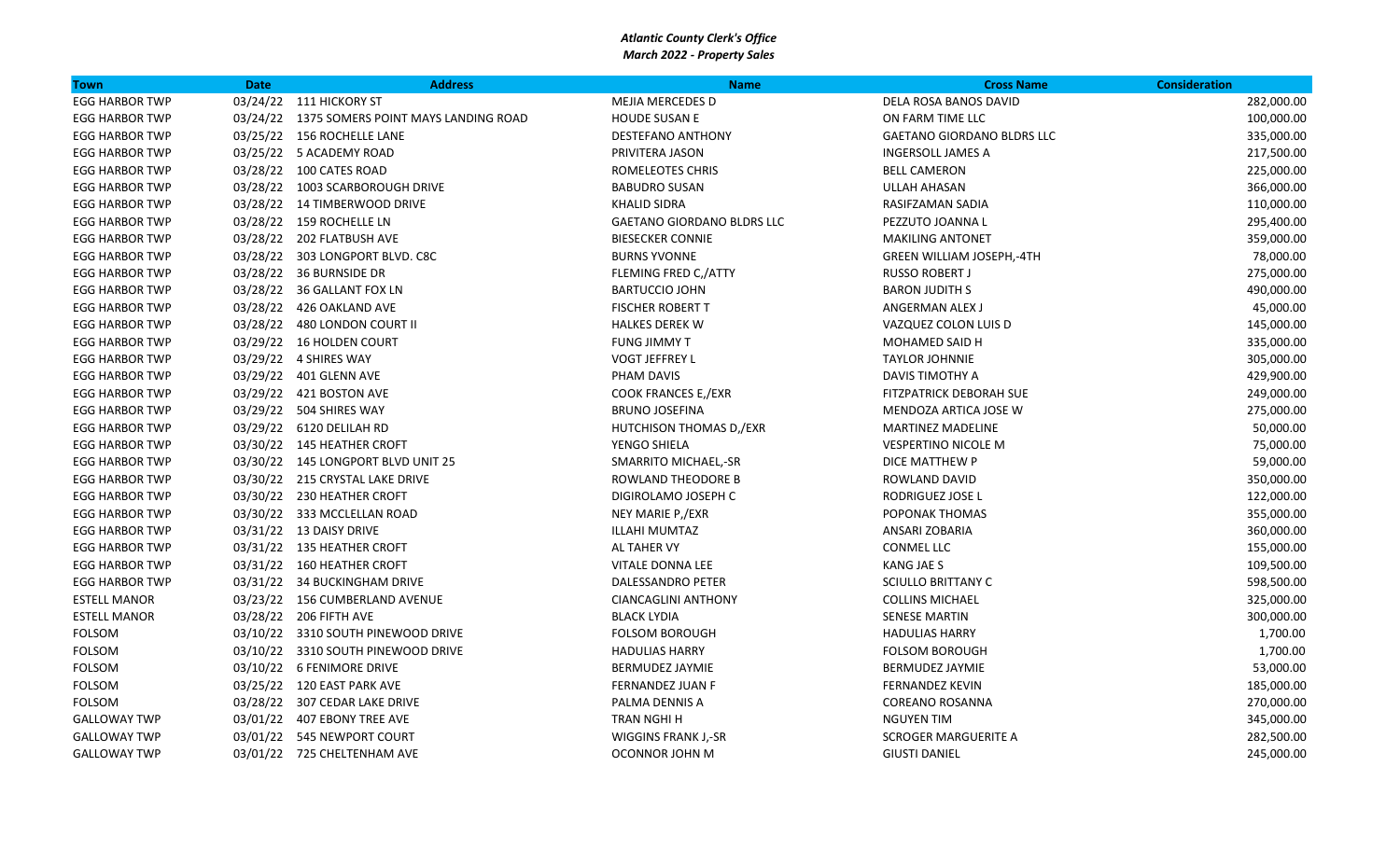| <b>Town</b>         | <b>Date</b> | <b>Address</b>                    | <b>Name</b>                     | <b>Cross Name</b>               | <b>Consideration</b> |
|---------------------|-------------|-----------------------------------|---------------------------------|---------------------------------|----------------------|
| <b>GALLOWAY TWP</b> |             | 03/02/22 108 FEDERAL CT           | <b>MILLER PHILIP</b>            | <b>HANNA RIMON</b>              | 95,000.00            |
| <b>GALLOWAY TWP</b> |             | 03/02/22 327 UPAS AVE             | <b>SINGH CHARAN</b>             | MITRE JEISY D                   | 330,000.00           |
| <b>GALLOWAY TWP</b> |             | 03/02/22 508 EAST BROOK LANE      | <b>DELROSS PASQUALE C</b>       | <b>EMPIRE ONE HUNDRED LLC</b>   | 120,000.00           |
| <b>GALLOWAY TWP</b> |             | 03/03/22 310A ZENIA AVENUE        | <b>ONEILL MICHAEL</b>           | PREMIER PROPERTY INV GROUP LLC  | 173,096.34           |
| <b>GALLOWAY TWP</b> |             | 03/03/22 551 BRANDYWINE DR        | <b>RIOS EDWIN</b>               | <b>COLIN BRYAN SCOTT</b>        | 338,000.00           |
| <b>GALLOWAY TWP</b> |             | 03/03/22 621 EIGHTH AVE           | MUHLBAIER RUTH,/EXR             | DELA CUADRA RODRIGUEZ ADRIAN A  | 240,000.00           |
| <b>GALLOWAY TWP</b> |             | 03/04/22 148 FEDERAL COURT        | ILIASSE SAMIA M                 | HENRIQUEZ SINCLAIR ANA GABRIELA | 105,000.00           |
| <b>GALLOWAY TWP</b> |             | 03/04/22 637 REGENCY DR           | <b>BRADY JOHN M,/ATTY</b>       | <b>MCCARTHY ROBERT F</b>        | 175,000.00           |
| <b>GALLOWAY TWP</b> |             | 03/07/22 138 MEADOW RIDGE ROAD    | VASSALLO ESPERANZA F,-TR        | <b>HUANG TIMOTHY</b>            | 100,101.00           |
| <b>GALLOWAY TWP</b> |             | 03/08/22 121 DRIFTWOOD COURT      | <b>ODWYER MICHAEL</b>           | <b>GOODWIN MATTHEW</b>          | 85,000.00            |
| <b>GALLOWAY TWP</b> |             | 03/08/22 515 CORNWALL DR          | PANDIT RAMENDRA N               | <b>URGO KENNETH</b>             | 332,000.00           |
| <b>GALLOWAY TWP</b> |             | 03/08/22 742 FISHERS CREEK ROAD   | <b>WOLF RAYMOND L</b>           | <b>BRADLEY NINA</b>             | 118,000.00           |
| <b>GALLOWAY TWP</b> |             | 03/09/22 15 CHESAPEAKE DR         | <b>ODWYER MICHAEL D</b>         | <b>DIGIOIA LAUREN</b>           | 85,000.00            |
| <b>GALLOWAY TWP</b> |             | 03/09/22 410 SOUTH YAM AVENUE     | CAPILLE TIMOTHY A,-JR           | <b>CONCEPCION TERESA A</b>      | 245,000.00           |
| <b>GALLOWAY TWP</b> |             | 03/10/22 535 SALEM WAY            | LOUISE R LIFKA LIV TR AGMT      | <b>GANT LEE A</b>               | 270,000.00           |
| <b>GALLOWAY TWP</b> |             | 03/11/22    601 S    NEW YORK RD  | CONOVER RYOKO Y,/HEIR           | <b>URGILEZ RODRIGO</b>          | 185,000.00           |
| <b>GALLOWAY TWP</b> |             | 03/11/22 724 RAVENWOOD DRIVE      | LOPORTO LUIGI M                 | CONNELL JAMES T,-3RD            | 125,000.00           |
| <b>GALLOWAY TWP</b> |             | 03/14/22 153 WHITE HORSE PIKE     | <b>BONET JORGE L</b>            | <b>REILLY KYLE</b>              | 225,000.00           |
| <b>GALLOWAY TWP</b> |             | 03/14/22 310 DENNIS DRIVE         | <b>TORRES JOHN</b>              | <b>GITTO DANIELLE</b>           | 214,000.00           |
| <b>GALLOWAY TWP</b> |             | 03/14/22 315 E. RIDGEWOOD AVENUE  | <b>CSONTOS DANIEL CORNELIUS</b> | <b>MCLAUGHLIN ROBERT S</b>      | 284,000.00           |
| <b>GALLOWAY TWP</b> |             | 03/14/22 434 S WILLOW AVE         | <b>ETHERTON ANDREW</b>          | PEREZ JULIAN BOTERO             | 176,500.00           |
| <b>GALLOWAY TWP</b> |             | 03/14/22 61 CHESHIRE AVE          | <b>GOLDSBOROUGH KIMALINE</b>    | <b>FOLINO JEFFREY</b>           | 149,000.00           |
| <b>GALLOWAY TWP</b> |             | 03/14/22 729 SIXTH AVENUE         | YUEN BONOMOLO DOMINICK          | LEDESMA MANON ANGEL A           | 165,000.00           |
| <b>GALLOWAY TWP</b> |             | 03/15/22 16 BRAMPTON STRET        | <b>GALLO ANN</b>                | CANNAVACCIUOLO ROSANNA          | 400,000.00           |
| <b>GALLOWAY TWP</b> |             | 03/15/22 91 PHEASANT MEADOW DR    | <b>CERRETO FRANK</b>            | <b>KH2 PROPERTIES LLC</b>       | 122,500.00           |
| <b>GALLOWAY TWP</b> |             | 03/16/22 123 FILMORE AVE          | YAROS PAUL R                    | <b>WEBSTER LISA A</b>           | 215,000.00           |
| <b>GALLOWAY TWP</b> |             | 03/16/22 315 SOUTH PITNEY RD      | <b>BRUNO SALVATORE</b>          | <b>RAY MICHAEL A</b>            | 220,000.00           |
| <b>GALLOWAY TWP</b> |             | 03/16/22 316 CHARLES DRIVE        | <b>ENGLISH LINDA S</b>          | MONTANARO ANTONIO M             | 245,000.00           |
| <b>GALLOWAY TWP</b> |             | 03/17/22 74 PHEASANT MEADOW DRIVE | <b>BELISLE KARIN B</b>          | NAGALES JENNIFER A              | 146,000.00           |
| <b>GALLOWAY TWP</b> |             | 03/18/22 4 IROQUIS DRIVE UNIT E 1 | SU NU TU                        | <b>BOYER JANICE L</b>           | 80,000.00            |
| <b>GALLOWAY TWP</b> |             | 03/21/22 137 SOUTH NEW YORK RD    | LEVY DAVID                      | <b>FLEMING CAREY</b>            | 1,535.00             |
| <b>GALLOWAY TWP</b> |             | 03/21/22 509 FORESTBROOK DRIVE    | <b>TUDOR ROBERT T</b>           | <b>I&amp;S ASSOCIATES LLC</b>   | 330,000.00           |
| <b>GALLOWAY TWP</b> |             | 03/21/22 71 PHEASANT MEADOW DR    | <b>WINKLER DOUGLAS</b>          | KH2 PROPERTIES LLC              | 120,000.00           |
| <b>GALLOWAY TWP</b> |             | 03/22/22 101 GREAT CREEK RD       | SPINOSA PAUL                    | <b>THORNTON DUJUAN</b>          | 260,000.00           |
| <b>GALLOWAY TWP</b> |             | 03/22/22 14 POMONA RD             | DAVENPORT LEWIS,-ATTY           | ST JAMES JOY                    | 1,000.00             |
| <b>GALLOWAY TWP</b> |             | 03/22/22 30 POMONA RD             | MADURO ROBERT, ATTY             | ST JAMES JOY                    | 348,000.00           |
| <b>GALLOWAY TWP</b> |             | 03/22/22 6 POMONA RD              | ST JAMES JOY                    | MADURO ROBERT, ATTY             | 1,000.00             |
| <b>GALLOWAY TWP</b> |             | 03/23/22 205 E RIDGEWOOD AVE      | FEEHAN ROBIN A COHEN            | HAAS JOAN M                     | 365,300.00           |
| <b>GALLOWAY TWP</b> |             | 03/23/22 28 CLUB PLACE            | <b>MALONEY JULIE</b>            | <b>MOHAMMAD ATIR</b>            | 124,000.00           |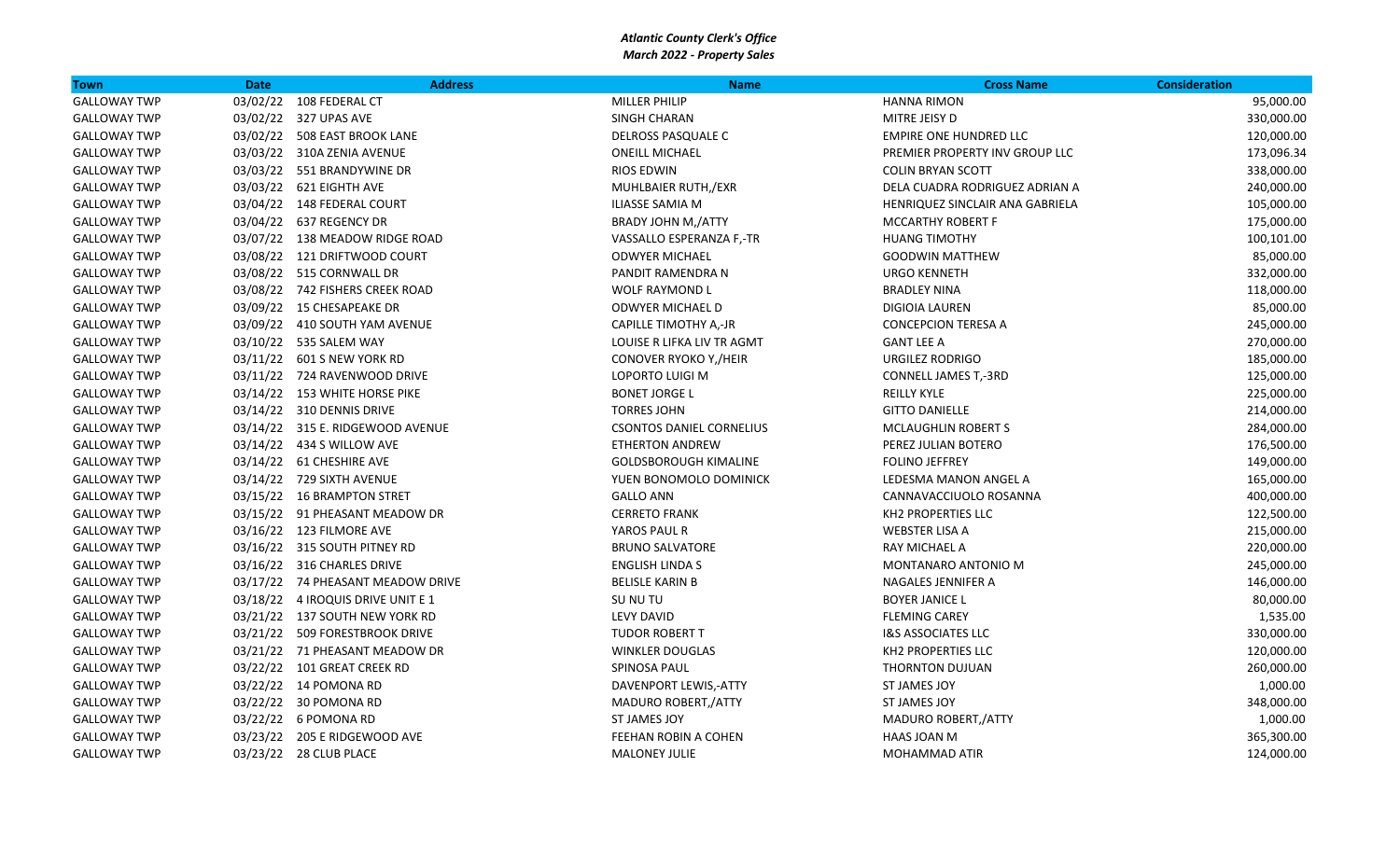| <b>Town</b>         | <b>Date</b> | <b>Address</b>                     | <b>Name</b>                      | <b>Cross Name</b>               | <b>Consideration</b> |
|---------------------|-------------|------------------------------------|----------------------------------|---------------------------------|----------------------|
| <b>GALLOWAY TWP</b> |             | 03/23/22 4 HOMESTEAD COURT         | <b>MEHTA SNEHAL J</b>            | JC CUSTOM BLDR LLC              | 385,000.00           |
| <b>GALLOWAY TWP</b> |             | 03/23/22 42 APACHE COURT           | <b>SMOLIN JULIA</b>              | <b>SLAMB STEVENS BRIANA</b>     | 124,900.00           |
| <b>GALLOWAY TWP</b> |             | 03/23/22 450 A UPAS AVE            | CRONIN JACQUELINE J,/EXR         | CHAVARRIA JUSTINE M             | 310,000.00           |
| <b>GALLOWAY TWP</b> |             | 03/23/22 710 BIRCH ST              | <b>THEURET DEAN</b>              | GEISENHOFFER JOSEPH,-3RD        | 55,000.00            |
| <b>GALLOWAY TWP</b> |             | 03/23/22 95 TROTTERS LN            | <b>KELLY DORIS</b>               | <b>VARGAS LEYLINN M</b>         | 159,000.00           |
| <b>GALLOWAY TWP</b> |             | 03/24/22 109 SEMINOLE DRIVE        | CASTILLO WARLITO A               | RICAFRANCA ALEXIS E             | 185,000.00           |
| <b>GALLOWAY TWP</b> |             | 03/24/22 244 WAVELAND AVENUE       | <b>MARRONE MARK J</b>            | <b>MARRONE MARK J</b>           | 124,000.00           |
| <b>GALLOWAY TWP</b> |             | 03/24/22 563 CONSTITUTION DR       | <b>PARIHAR NANCY</b>             | <b>MCGRATTAN HARRY JACOB</b>    | 288,000.00           |
| <b>GALLOWAY TWP</b> |             | 03/24/22 650 CYPRESS POINT DRIVE   | <b>MENSCH CHARLES JOEL</b>       | LIGUORI JOSEPH                  | 447,500.00           |
| <b>GALLOWAY TWP</b> |             | 03/25/22 453 EIGHTH AVE            | <b>KOKES SARAH</b>               | SPINA THOMAS J,-EXR             | 125,000.00           |
| <b>GALLOWAY TWP</b> |             | 03/25/22 5 S INDEPENDENCE PL       | <b>GAECKLE PARKER MARY T</b>     | <b>ASTIN DARLENE</b>            | 263,500.00           |
| <b>GALLOWAY TWP</b> |             | 03/25/22 64 APACHE COURT           | SONGOY INVESTMENTS LLC           | <b>GRAY JOHN J</b>              | 127,500.00           |
| <b>GALLOWAY TWP</b> |             | 03/25/22 96 CHEROKEE DRIVE         | ONG TODD                         | <b>SANTOS IVELIZ</b>            | 184,000.00           |
| <b>GALLOWAY TWP</b> |             | 03/28/22 1010 W WHITE HORSE PIKE   | <b>MERLINO NICHOLAS</b>          | <b>FLATDRIVE INC</b>            | 65,000.00            |
| <b>GALLOWAY TWP</b> |             | 03/28/22 112 CARA MIA LANE         | ALTAMURO LUCILLE                 | <b>HURST MICHAEL</b>            | 400,000.00           |
| <b>GALLOWAY TWP</b> |             | 03/28/22 156 N. ODESSA AVE         | PETERSON ROBERT A                | MCCLONE KEVIN                   | 482,900.00           |
| <b>GALLOWAY TWP</b> |             | 03/28/22 24 IROQUIOIS DRIVE        | BLASZCZYK EDWARD,/ADMRX          | DELGADO EDITH B                 | 121,500.00           |
| <b>GALLOWAY TWP</b> |             | 03/28/22 33 COOLIDGE AVE           | <b>EUBANKS CANDY</b>             | PARKER MARITA M                 | 254,000.00           |
| <b>GALLOWAY TWP</b> |             | 03/28/22 330 QUINCE AVE            | <b>SAI HENRY</b>                 | EDWARDS KELSEY L                | 277,500.00           |
| <b>GALLOWAY TWP</b> |             | 03/28/22 415 CLARKS LANDING ROAD   | MCCAFFREY MARION,/EXR            | <b>CITTA CAITLYN J</b>          | 210,000.00           |
| <b>GALLOWAY TWP</b> |             | 03/28/22 658 CHANCERY LANE         | <b>GIMENEZ LOUIS</b>             | PETERS FERN                     | 250,000.00           |
| <b>GALLOWAY TWP</b> |             | 03/29/22 415 CHRIS GAUPP RD STE C2 | <b>WILLIAMS BEVERLY</b>          | 415 CHRISS GAUPP ROAD LLC       | 215,000.00           |
| <b>GALLOWAY TWP</b> |             | 03/29/22 458 EBONY TREE AVE        | <b>WRIGHT NICOLE</b>             | <b>LOUIS MAKENSON</b>           | 335,000.00           |
| <b>GALLOWAY TWP</b> |             | 03/29/22 527 WESTON DRIVE          | <b>WEIGLE ANGELA C</b>           | HERBERT CRYSTAL RAE             | 359,000.00           |
| <b>GALLOWAY TWP</b> |             | 03/29/22 667 ST ANDREWS DE         | <b>DEPOINT MARTIN</b>            | <b>KUHAR ANDREA</b>             | 350,000.00           |
| <b>GALLOWAY TWP</b> |             | 03/30/22 130 CLUB PLACE            | MILLER JOHN A,-JR                | DAMORE DENNIS RYAN              | 86,000.00            |
| <b>GALLOWAY TWP</b> |             | 03/31/22 11 MANCHESTER ST          | <b>GOLDSTEIN SUE ELLEN,/ADMR</b> | <b>MOAYER MANOUCH</b>           | 300,000.00           |
| <b>GALLOWAY TWP</b> |             | 03/31/22 12 CLIPPER COURT          | SCHARFETTER BETTY JANE,/HEIR     | <b>PARKER JOHN</b>              | 329,500.00           |
| <b>GALLOWAY TWP</b> |             | 03/31/22 404 CAMELBACK DR          | MENENDEZ JEYDI SERRANO           | POMALES WILLIAM                 | 287,000.00           |
| <b>GALLOWAY TWP</b> |             | 03/31/22 545 WINDING WAY           | <b>FANE KEITH</b>                | SWATZELL TIMOTHY ROSS YOSHIHARU | 515,000.00           |
| <b>HAMILTON TWP</b> |             | 03/01/22 4520 CONCORD PL           | <b>REICHANEK ROBERT M</b>        | <b>HANNA MICHAEL</b>            | 115,000.00           |
| <b>HAMILTON TWP</b> |             | 03/01/22 5099 WELLS COURT          | LOULANTI BOUCHRA                 | <b>MEERS LINDSAY</b>            | 190,000.00           |
| <b>HAMILTON TWP</b> |             | 03/01/22 6105 HICKORY ST           | LEE SUN                          | <b>HONG VICKI</b>               | 50,000.00            |
| <b>HAMILTON TWP</b> |             | 03/01/22 98 CHARLESTON CIRCLE      | <b>FLYNN MATTHEW</b>             | <b>BIRILO OLGA</b>              | 320,000.00           |
| <b>HAMILTON TWP</b> |             | 03/02/22 2459 ROUTE 50             | PEDANO FRANCIS S                 | PROSPERO JAMES                  | 449,000.00           |
| <b>HAMILTON TWP</b> |             | 03/02/22 4951 WINTERBURY DRIVE     | <b>CIRO MARIA</b>                | SOSA GUILLERMO                  | 72,500.00            |
| <b>HAMILTON TWP</b> |             | 03/02/22 6142 OAK STREET           | <b>WADDELL DEVIN L</b>           | <b>EDWARDS VICTORIA</b>         | 200,000.00           |
| <b>HAMILTON TWP</b> |             | 03/02/22 616 MEADOWBROOK DR        | <b>WILSON MYERS COURTNEY</b>     | <b>SAHIN HALUK</b>              | 95,000.00            |
| <b>HAMILTON TWP</b> |             | 03/02/22 6314 SEARS AVE            | <b>SELLEK MARK J</b>             | <b>BATES WES</b>                | 50,000.00            |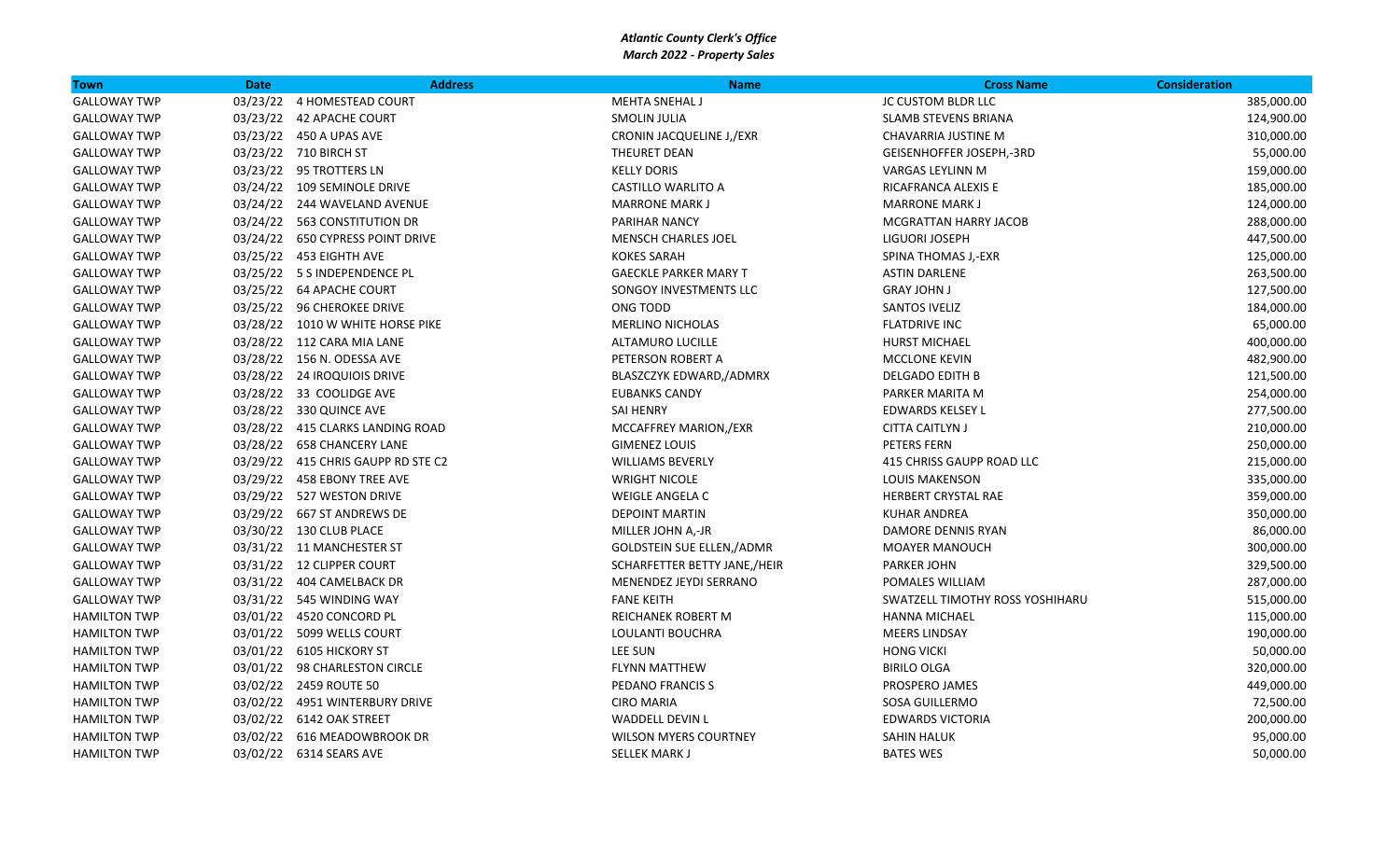| <b>Town</b>         | <b>Date</b> | <b>Address</b>                          | <b>Name</b>                  | <b>Cross Name</b>            | <b>Consideration</b> |
|---------------------|-------------|-----------------------------------------|------------------------------|------------------------------|----------------------|
| <b>HAMILTON TWP</b> | 03/03/22    | 2744 EVERGREEN COURT                    | <b>CHARAP DOLORES G</b>      | <b>LLERENA PERCY</b>         | 110,000.00           |
| <b>HAMILTON TWP</b> |             | 03/03/22 6306 ESSEX STREET              | PENMAN WILLIAM,-JR,-ADMR     | <b>HAYNES WANDA V</b>        | 240,000.00           |
| <b>HAMILTON TWP</b> |             | 03/04/22 14 LEWIS DRIVE                 | <b>BESHAK ROBERT S</b>       | <b>CIALLELLA ANTHONY</b>     | 313,500.00           |
| <b>HAMILTON TWP</b> |             | 03/04/22 4816 GREEN ASH LANE            | FEDERAL HOME LOAN MTG CORP   | <b>GALLANT EDWARD J,-3RD</b> | 125,000.00           |
| <b>HAMILTON TWP</b> |             | 03/04/22 5927 BERRY DRIVE               | ORTIZ ROBERTO                | <b>BAEZ TINA</b>             | 206,000.00           |
| <b>HAMILTON TWP</b> |             | 03/07/22 1552 HAMILTON COURT, UNIT 252  | RIZZI JEAN                   | PEDRAZA ANA                  | 170,100.00           |
| <b>HAMILTON TWP</b> |             | 03/07/22 2514 ROUTE 50                  | SKINNER CATHERINE P          | AMICI CRYSTAL L              | 285,000.00           |
| <b>HAMILTON TWP</b> |             | 03/07/22 7590-7610 VENICE BLVD          | DEAL ESTHER M                | <b>MEDLEY SHAMIER</b>        | 245,400.00           |
| <b>HAMILTON TWP</b> |             | 03/09/22 132 PINE KNOLL CIR             | <b>IACONE BRANDON</b>        | <b>WARE MARCUS</b>           | 230,000.00           |
| <b>HAMILTON TWP</b> |             | 03/09/22 185 KELLER WAY                 | <b>FERNBACH JEFFREY</b>      | SCOTT EARL W                 | 300,398.00           |
| <b>HAMILTON TWP</b> |             | 03/09/22 2764 ROUTE 50                  | <b>CIFLIKU ROBERT</b>        | PINCHUS KIEJDAN MARITAL TR B | 10,000.00            |
| <b>HAMILTON TWP</b> |             | 03/09/22 5913 10TH ST                   | <b>HUMPHREY COURTNEY</b>     | <b>HUMPHREY COURTNEY</b>     | 100,000.00           |
| <b>HAMILTON TWP</b> |             | 03/09/22 6455 DEHIRSCH AVENUE           | <b>ARCHETTO GREGORY J</b>    | <b>HIGBEE ANTHONY T</b>      | 140,000.00           |
| <b>HAMILTON TWP</b> |             | 03/10/22 1511 THOMAS JEFFERSON CT       | <b>VALENCIA TIFFANY</b>      | <b>ZEEMAN DEIDRE</b>         | 189,999.00           |
| <b>HAMILTON TWP</b> |             | 03/11/22 4945 WINTERBURY DRIVE          | <b>FLAMENSFELD MEREDITH</b>  | ACEVEDO CHARLENE RENE        | 129,900.00           |
| <b>HAMILTON TWP</b> |             | 03/11/22 5063 MERION COURT              | PALMER DWANICA               | <b>WHITE DELEVEAR</b>        | 210,000.00           |
| <b>HAMILTON TWP</b> |             | 03/14/22 2557 COLOGNE AVENUE            | <b>WEEST PETER WILLIAM</b>   | <b>HAGEL GREGORY S,-JR</b>   | 280,000.00           |
| <b>HAMILTON TWP</b> |             | 03/14/22 3 CLUB HOUSE LN                | YANEZ ALONDRA S GAMARRA      | <b>GORKA ANA</b>             | 170,000.00           |
| <b>HAMILTON TWP</b> |             | 03/14/22 5928 MAPLE DR                  | <b>LEBRON AMANDA</b>         | ROSADO MIRNA V FELIZ         | 260,000.00           |
| <b>HAMILTON TWP</b> |             | 03/16/22 2406 LAHN LANE                 | MUMMAW MITCH D               | MUHAMMAD MICHAEL TURNER      | 385,000.00           |
| <b>HAMILTON TWP</b> |             | 03/16/22 2715 EVERGREEN COURT           | PARADISE PROPERTIES NJ LLC   | BE SHORE REAL ESTATE LLC     | 72,000.00            |
| <b>HAMILTON TWP</b> |             | 03/16/22 4420 YORKTOWN PLACE            | <b>GANDY JAMES E</b>         | <b>CHOWDHRY ZUBAIR</b>       | 129,900.00           |
| <b>HAMILTON TWP</b> |             | 03/16/22 6205 QUINN AVENUE              | ROBERTELLO SABRINA F         | PACHECO JOSE R               | 205,000.00           |
| <b>HAMILTON TWP</b> |             | 03/17/22 4748 ANDOREA DRIVE             | RODRIGUEZ MICHAEL            | RODRIGUEZ DALTON             | 160,000.00           |
| <b>HAMILTON TWP</b> |             | 03/18/22 112 CAMELOT CIRCLE             | PROCACCINI NICHOLAS          | <b>SKINNER HAMLER JENEE</b>  | 400,000.00           |
| <b>HAMILTON TWP</b> |             | 03/18/22 6052 HICKORY STREET            | <b>COWLEY REBEKAH M</b>      | MAIORANI ELIZABETH           | 205,000.00           |
| <b>HAMILTON TWP</b> |             | 03/19/22 4205 RANDY COURT               | <b>HERZOG DEBORAH</b>        | <b>WRIGHT KEENAN</b>         | 424,900.00           |
| <b>HAMILTON TWP</b> |             | 03/21/22 2409 ARBOR CT                  | FREEMAN LINDA H              | <b>CRUICKSHANK KIRT</b>      | 88,350.00            |
| <b>HAMILTON TWP</b> |             | 03/21/22 4857 BALA COURT                | ROLDAN LAURA                 | <b>VINSON NAKIRAH</b>        | 179,900.00           |
| <b>HAMILTON TWP</b> |             | 03/21/22 4903 WINTERBURY DR             | <b>VARGAS SANDRA</b>         | TALARICO VINCENZO            | 120,000.00           |
| <b>HAMILTON TWP</b> |             | 03/21/22 881 MORNINGSIDE DR             | <b>FAZIO JAMES W</b>         | SAWHNEY ARJUN                | 427,500.00           |
| <b>HAMILTON TWP</b> |             | 03/22/22 448 HIGHLAND COURT             | DAGROSA KARYN MARIE,-IND&EXR | FINISHLINE PROPERTIES LLC    | 456,000.00           |
| <b>HAMILTON TWP</b> |             | 03/22/22 675 SOUTH BOSTON AVE           | HUNTZINGER GREGORY E         | HUNTZINGER GREGORY E         | 1.00                 |
| <b>HAMILTON TWP</b> |             | 03/23/22 1534 HAMILTON CT               | <b>CESTARO JILL</b>          | SANCHEZ NATALIA              | 180,000.00           |
| <b>HAMILTON TWP</b> |             | 03/23/22 551 HALBERT AVE                | SCHEIDEGG DAVID              | <b>GORSKI MARY</b>           | 70,000.00            |
| <b>HAMILTON TWP</b> |             | 03/24/22 2505 COTTONWOOD COURT          | MIKHAEIL MEDHAT              | <b>FIGUEROA NELSON</b>       | 130,000.00           |
| <b>HAMILTON TWP</b> |             | 03/24/22 4939 WINTERBURY DRIVE UNIT 34D | POLLACK CHERYL L             | POLLACK CHERYL L             | 43,323.00            |
| <b>HAMILTON TWP</b> |             | 03/24/22 6213 ROBERTS AVE               | <b>JOSEPH BEATRICE M</b>     | <b>WOLFE CHARLES</b>         | 188,000.00           |
| <b>HAMILTON TWP</b> |             | 03/25/22 15 GOLF DRIVE                  | <b>GORDON CHRISTINE J</b>    | <b>DIGGS KAREN</b>           | 305,000.00           |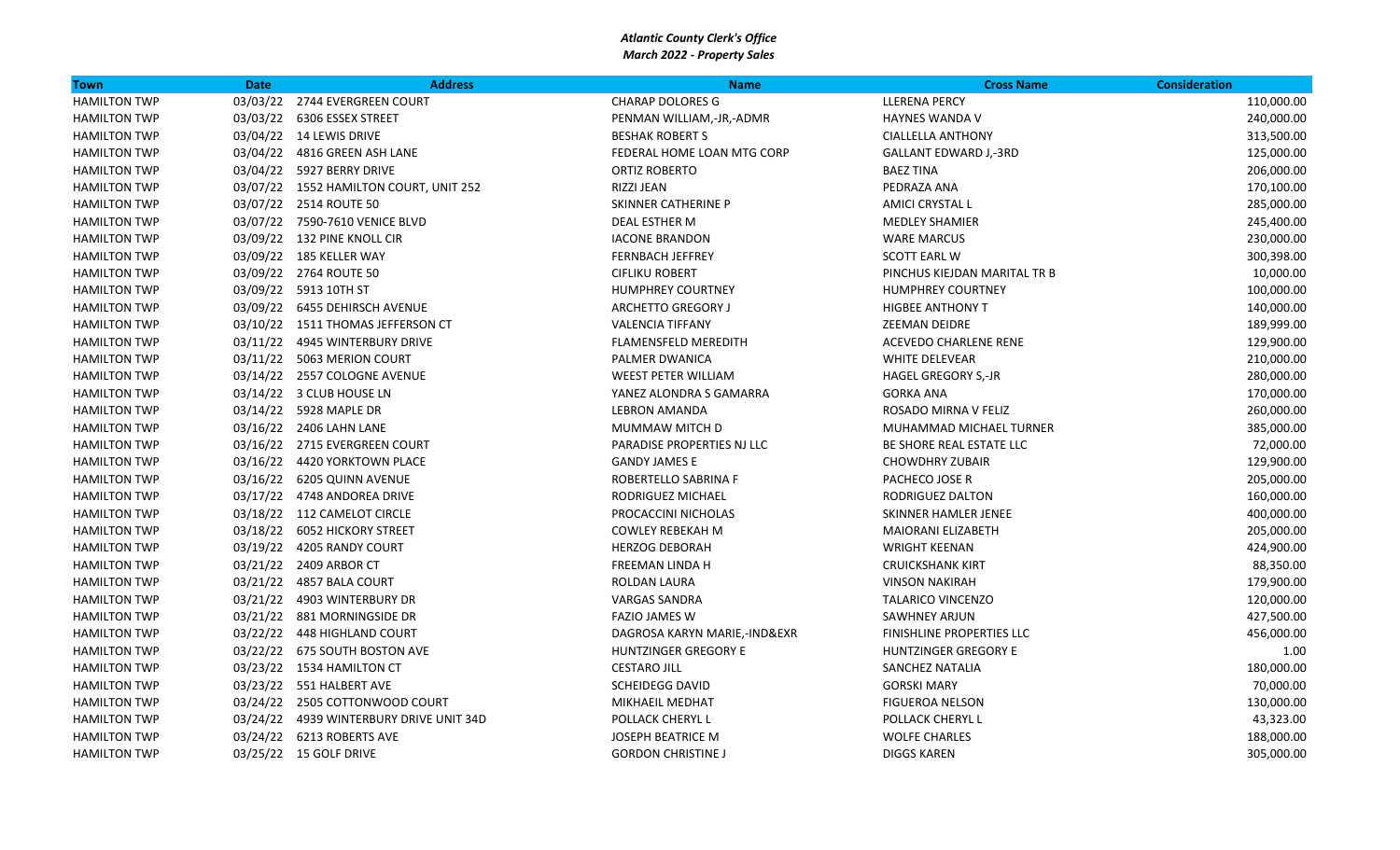| Town                | <b>Date</b> | <b>Address</b>                      | <b>Name</b>                       | <b>Cross Name</b>               | <b>Consideration</b> |
|---------------------|-------------|-------------------------------------|-----------------------------------|---------------------------------|----------------------|
| <b>HAMILTON TWP</b> |             | 03/25/22 2814 FALCON COURT          | PATEL DEESHA J                    | MILLER JULIANNE C               | 144,900.00           |
| <b>HAMILTON TWP</b> |             | 03/25/22 7540 STRAND AVE            | <b>HARRIS TERRY</b>               | <b>STEVENS CHARLES</b>          | 424,000.00           |
| <b>HAMILTON TWP</b> |             | 03/25/22 81 COUNTRYSIDE LANE        | <b>GABALDON HERMINIA B,/EXRX</b>  | <b>BONILLA NORMAN</b>           | 240,000.00           |
| <b>HAMILTON TWP</b> |             | 03/28/22 6203 LANCE AVE             | MCLAUGHLIN JOHN                   | <b>HALE THOMAS</b>              | 105,013.64           |
| <b>HAMILTON TWP</b> |             | 03/29/22 165 KELLER WAY             | <b>RIEWE JON S</b>                | <b>VEIGA VITOR M</b>            | 360,000.00           |
| <b>HAMILTON TWP</b> |             | 03/29/22 4109 WEST JERSEY AVE       | <b>SEAR THOMAS W</b>              | PHILLIPS BETHANN                | 291,000.00           |
| <b>HAMILTON TWP</b> |             | 03/29/22 6642 MILLVILLE AVE         | <b>JARRIN VALERIA</b>             | KHUSNUTDINOVA GUZEL             | 59,900.00            |
| <b>HAMILTON TWP</b> |             | 03/30/22 94 NORTHRIDGE DR           | AHASAN REALTY LLC                 | <b>MUNFORD BRYON F</b>          | 248,000.00           |
| <b>HAMILTON TWP</b> |             | 03/31/22 2315 PRIMROSE CT           | <b>HICKERSON TAMMY L</b>          | <b>GIORDANO MICHAEL</b>         | 115,000.00           |
| <b>HAMILTON TWP</b> |             | 03/31/22    6904 RAILROAD BLVD      | <b>CHOUDHRY ZUBAIR H</b>          | <b>GOMEZ CAROLINA</b>           | 225,000.00           |
| <b>HAMMONTON</b>    |             | 03/02/22 242 N WASHINGTON           | <b>LOHRMAN DANIEL</b>             | <b>J S CIARLANTE N ASSOC</b>    | 80,000.00            |
| <b>HAMMONTON</b>    |             | 03/02/22 880 SOUTH WHITE HORSE PIKE | MOUNTAIN EXPRESS OIL CO           | 880 SOUTH WHITE HORSE PIKE LLC  | 465,476.00           |
| <b>HAMMONTON</b>    |             | 03/02/22 880 SOUTH WHITE HORSE PIKE | MOUNTAIN PORTFOLIO OWNER NJ LLC   | <b>MOUNTAIN EXPRESS OIL CO</b>  | 465,476.00           |
| <b>HAMMONTON</b>    |             | 03/02/22 950 SOUTH WHITE HORSE PIKE | 950 SOUTH WHITE HORSE PIKE LLC    | MOUNTAIN EXPRESS OIL CO         | 1,003,867.00         |
| <b>HAMMONTON</b>    |             | 03/02/22 950 SOUTH WHITE HORSE PIKE | <b>MOUNTAIN EXPRESS OIL CO</b>    | MOUNTAIN PORTFOLIO OWNER NJ LLC | 1,003,867.00         |
| <b>HAMMONTON</b>    |             | 03/07/22 584 BASIN ROAD             | CARPO ANNA MARIE                  | <b>GRAVELY MARK A</b>           | 160,000.00           |
| <b>HAMMONTON</b>    |             | 03/09/22   660   N   3RD   STREET   | LEO BIBI A                        | <b>BRILES SHARON R</b>          | 172,000.00           |
| <b>HAMMONTON</b>    |             | 03/09/22 754 NORTH 1ST ROAD         | DORN BETH,-EXRX                   | <b>CAPPUCCIO STEPHEN</b>        | 150,000.00           |
| <b>HAMMONTON</b>    |             | 03/09/22 763 WOODLAWN AVENUE        | MATURANO JUAN FLAMINIO            | RODIO PAUL M                    | 355,000.00           |
| <b>HAMMONTON</b>    |             | 03/10/22 975 SOUTH GRAND STREET     | COLASURDO PENZA LLC               | BARNEY COMMERCIAL PROP LLC      | 325,000.00           |
| <b>HAMMONTON</b>    |             | 03/11/22 310 E. ORCHARD STREET      | BENEDETTO DANIEL J,-JR            | <b>RUBERTON DAVID A</b>         | 175,000.00           |
| <b>HAMMONTON</b>    |             | 03/12/22 125 FERNWOOD DR            | JOHNSON RICHARD B, /HEIR          | FICHETOLA MARK,-2ND             | 240,000.00           |
| <b>HAMMONTON</b>    |             | 03/14/22 351 VALLEY AVE             | NEE JANICE D                      | <b>BLACK TODD</b>               | 330,000.00           |
| <b>HAMMONTON</b>    |             | 03/14/22 59 MIDDLE ROAD             | <b>HOLWELL THOMAS R,-JR</b>       | <b>GAZZARA GEORGIANNA</b>       | 160,000.00           |
| <b>HAMMONTON</b>    |             | 03/16/22 161 LAUREL AVE             | <b>EDWARD C WEBER AND FRANCES</b> | <b>ARISTONE MICHAEL L</b>       | 139,000.00           |
| <b>HAMMONTON</b>    |             | 03/16/22 215 TILTON STREET          | LAMAZZA SALVATORA,/ATTY           | <b>SCOLA JOHN</b>               | 150,000.00           |
| <b>HAMMONTON</b>    |             | 03/17/22 27 PRESSEY STREET          | <b>UMOSELLA GIN ANN B</b>         | UMOSELLA DESIREE A              | 225,000.00           |
| <b>HAMMONTON</b>    |             | 03/18/22 30-50 BASIN ROAD           | TRIPLE NET INV LXXXVIII LLC       | BELLEVUE PROPERTIES DEV LLC     | 825,000.00           |
| <b>HAMMONTON</b>    |             | 03/21/22 446 PEACH STREET           | <b>GIAMPORCARO KELLY JO</b>       | GIAMPORCARO AMANDA              | 120,000.00           |
| <b>HAMMONTON</b>    |             | 03/21/22 52 LAHN LANE               | <b>MILLER GENE J</b>              | <b>CLAUHS ELLEN L</b>           | 297,500.00           |
| <b>HAMMONTON</b>    |             | 03/23/22 223 OAK ROAD               | HUNTER FAMILY IRREVOCABLE TR      | DECICCO PROPERTY GROUP LLC      | 160,000.00           |
| <b>HAMMONTON</b>    |             | 03/23/22 23 JAMESTOWN BLVD          | SUTEDJA RYAN                      | <b>JONES SHAYONA</b>            | 195,000.00           |
| <b>HAMMONTON</b>    |             | 03/24/22 239 S WASHINGTON STREET    | <b>CREEKVIEW DEVELOPMENT LLC</b>  | MILLER ERIC JOHN NICHOLAS       | 419,900.00           |
| <b>HAMMONTON</b>    |             | 03/24/22 33 ANNE DRIVE              | <b>HOLCOMBE CHANTAL R</b>         | <b>DIBLASI MARIA</b>            | 325,000.00           |
| <b>HAMMONTON</b>    |             | 03/24/22 834 MIDDLE ROAD            | HOLLAND JOHN                      | <b>R&amp;I CONSTRUCTION LLC</b> | 200,000.00           |
| <b>HAMMONTON</b>    |             | 03/25/22 535 10TH STREET            | ANGELINO CHRISTINE K,-TR          | <b>DOOLEY BRENT W</b>           | 425,000.00           |
| <b>HAMMONTON</b>    |             | 03/25/22 610 4TH STREET NORTH       | <b>WILSON MARIA L</b>             | RAINES COLEMAN                  | 290,000.00           |
| <b>HAMMONTON</b>    |             | 03/25/22 820 CENTRAL AVE            | COAN GEORGE P,-JR                 | <b>BERNARDINO CRISTA</b>        | 440,000.00           |
| <b>HAMMONTON</b>    |             | 03/28/22 203 S EGG HARBOR ROAD      | <b>CHRISTIANO BJORN</b>           | <b>PAULS ROBERT</b>             | 285,000.00           |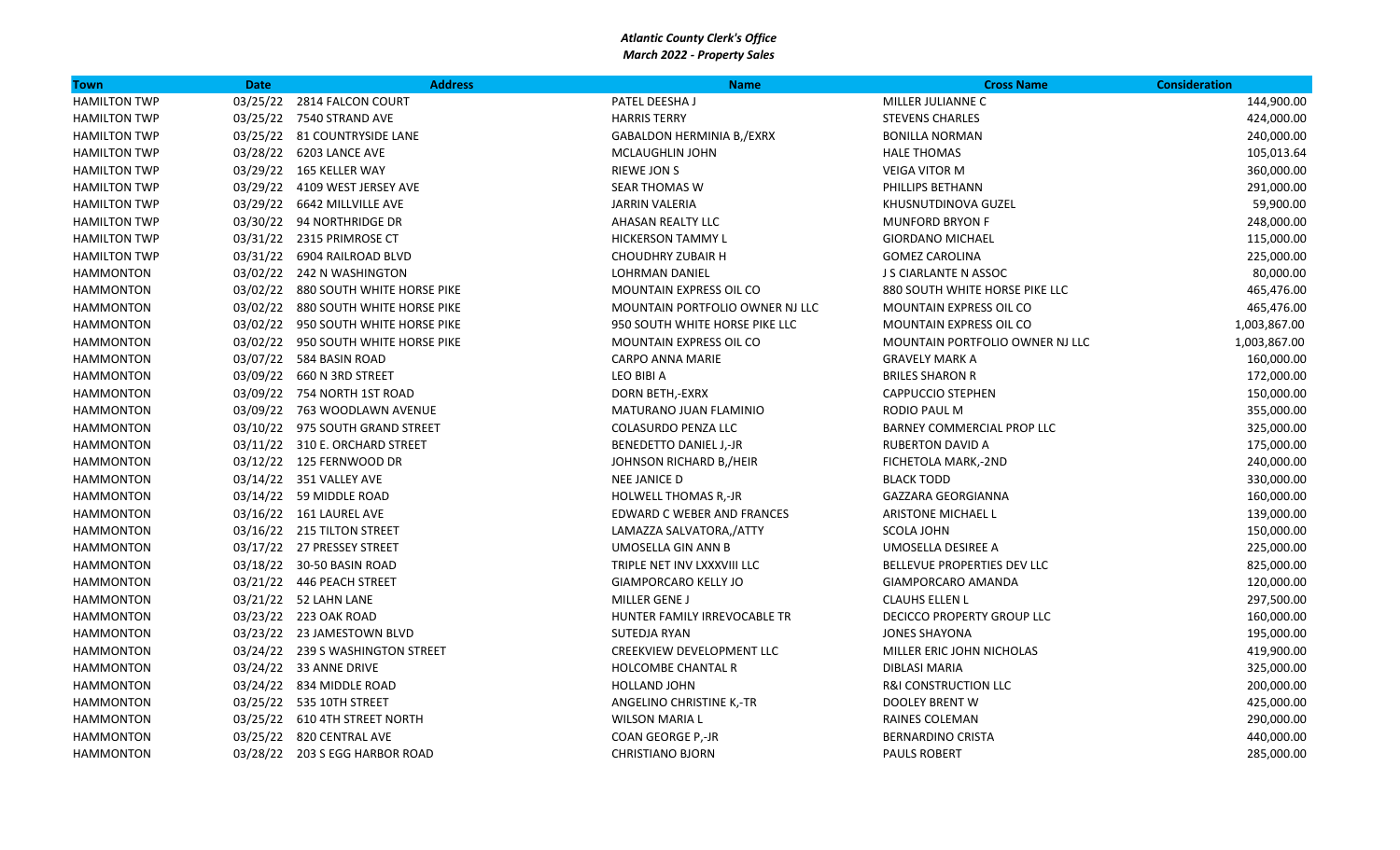| Town             | <b>Date</b> | <b>Address</b>                          | <b>Name</b>                         | <b>Cross Name</b>               | <b>Consideration</b> |
|------------------|-------------|-----------------------------------------|-------------------------------------|---------------------------------|----------------------|
| <b>HAMMONTON</b> | 03/28/22    | 269 W 15TH STREET                       | BARTMER HELEN,-IND&EXRX             | <b>HOPP JAMES STEPHEN</b>       | 325,000.00           |
| <b>HAMMONTON</b> |             | 03/28/22 367 LAKEVIEW DRIVE             | SLIMM LINDA,-EXRX                   | TIMOTHY TONCZYCZYN LLC          | 225,000.00           |
| <b>HAMMONTON</b> |             | 03/29/22 440 ERNHOUSE AVE               | DODARO JAMES T,-EXR                 | <b>DOMINGUEZ ARTURO</b>         | 200,000.00           |
| <b>HAMMONTON</b> |             | 03/31/22 555 CENTRAL AVE                | CREEKVIEW DEVELOPMENT CO LLC        | <b>KASE BROOKE A</b>            | 429,900.00           |
| <b>LINWOOD</b>   |             | 03/03/22 1023 OAK AVE                   | <b>LEONARD MATTHEW</b>              | <b>LECUYER ADAM GREY</b>        | 525,000.00           |
| <b>LINWOOD</b>   |             | 03/07/22 213 WEST EDGEWOOD AVE          | US BANK NA                          | 213 WEST EDGEWOOD LLC           | 310,000.00           |
| <b>LINWOOD</b>   |             | 03/09/22 105 WEST EDGEWOOD AVE          | NEHMAD DAVID                        | <b>BATZ GREGORY A</b>           | 213,900.00           |
| <b>LINWOOD</b>   |             | 03/11/22 101 CENTRAL AVE                | HALVERSON SUSAN,/HEIR               | <b>DICKSON MATTHEW</b>          | 310,101.00           |
| <b>LINWOOD</b>   |             | 03/15/22 121 EAST EDGEWOOD AVE          | <b>MENGHETTI CHRISTINE L</b>        | HIMMELSTEIN STEPHANIE L         | 999,000.00           |
| <b>LINWOOD</b>   |             | 03/16/22 1610 SHORE DRIVE               | <b>MARZILLI LOUIS</b>               | <b>EDGINTON ALLYSON A</b>       | 628,072.00           |
| <b>LINWOOD</b>   |             | 03/17/22 312 HAINES AVE                 | <b>TANNER RONALD</b>                | <b>VANCE PHYLLIS</b>            | 299,000.00           |
| <b>LINWOOD</b>   |             | 03/22/22 C-1 VILLAGE BLVD               | WEBB PATRICIA,/EXR                  | ROSENBLOOM S DANIEL             | 215,000.00           |
| <b>LINWOOD</b>   |             | 03/23/22 11 WEST EGDEWOOD AVENUE        | <b>MJP CONSTRUCTION</b>             | DAKOTA LANDSCAPE & DEV LLC      | 57,700.00            |
| <b>LINWOOD</b>   |             | 03/23/22 1117-1119 SHORE ROAD           | <b>MJP CONSTRUCTION</b>             | DAKOTA LANDSCAPE & DEV LLC      | 50,000.00            |
| <b>LINWOOD</b>   |             | 03/23/22 1601 WOODLYNNE BLVD            | <b>LIU YANG</b>                     | PROCTOR EXUM MEREDITH           | 480,000.00           |
| <b>LINWOOD</b>   |             | 03/23/22 307 WEST JOSEPH AVE            | <b>MCDANIELS SEAN</b>               | <b>BARRY BRUCE</b>              | 319,000.00           |
| LINWOOD          |             | 03/23/22 512 W PIERCE AVE               | ABCO FEDERAL CR UN                  | <b>ISLAM SAIFUL</b>             | 270,000.00           |
| <b>LINWOOD</b>   |             | 03/24/22 1926 SHORE RD                  | TEC VENTURES LLC                    | MBII MANAGEMENT LLC             | 492,500.00           |
| <b>LINWOOD</b>   |             | 03/24/22 21 CATALINA DR                 | <b>LINN BARNEY</b>                  | <b>HOOVER ROGER</b>             | 315,000.00           |
| <b>LINWOOD</b>   |             | 03/25/22 123 DELMAR AVE                 | <b>RUSSO KATHLEEN P</b>             | <b>MALAMUT GREGORY</b>          | 650,000.00           |
| <b>LINWOOD</b>   |             | 03/25/22 27 EAST SEAVIEW AVE            | THORNE JOSHUA D                     | YACKANICZ JENNIFER E            | 215,000.00           |
| <b>LINWOOD</b>   |             | 03/28/22 302 HAINES AVE                 | <b>MOCEUS KORI L</b>                | ADAMS SARAH                     | 257,000.00           |
| <b>LINWOOD</b>   |             | 03/28/22 5 E MONROE AVE                 | MJP CONSTRUCTION LLC                | <b>DUMORNAY GARY</b>            | 610,000.00           |
| <b>LINWOOD</b>   |             | 03/30/22 208 E HELENA DRIVE             | PALERMO NICHOLAS L,-JR              | <b>BORKOWSKI LINDSEY</b>        | 395,000.00           |
| LONGPORT         |             | 03/02/22 106 S 16TH AVE UNIT A          | MAINLINE SHORE PROP OF LONGPORT LLC | <b>SIGANOS PERRY</b>            | 1,385,000.00         |
| LONGPORT         |             | 03/02/22 2700 ATLANTIC AVENUE, UNIT 603 | MARIE ODONNELL REV TR               | ELIZABETH ANNE VOGELMANN REV TR | 567,000.00           |
| LONGPORT         |             | 03/03/22 2700 ATLANTIC AVE #307         | LARIO MARC A                        | COHEN GAIL,-TR,/TR              | 550,000.00           |
| LONGPORT         |             | 03/15/22 111 S. 16TH AVENUE UNIT 419    | <b>MOSS PHYLLIS</b>                 | <b>GALLAGHER KEVIN THOMAS</b>   | 320,000.00           |
| LONGPORT         |             | 03/17/22 106 S 21ST AVE                 | <b>LYON BONNIE L</b>                | <b>HANDMAN FRANCINE</b>         | 3,000,000.00         |
| LONGPORT         |             | 03/21/22 107 N EVERGREEN AVE            | <b>CHRISTALDI JAMES S</b>           | FREDA DONALD R,-3RD             | 1,775,000.00         |
| LONGPORT         |             | 03/22/22 2705 ATLANTIC AVENUE           | <b>WILLIG DEBORAH R</b>             | <b>BENEDETTO CONRAD</b>         | 900,000.00           |
| LONGPORT         |             | 03/28/22 111 SO 16TH AVE UNIT 718       | LONGPORT SEAVIEW CONDO ASSN         | <b>FELDMAN ALEX</b>             | 605,000.00           |
| LONGPORT         |             | 03/28/22 51 SUNSET BOULEVARD            | FOX THEODORE,-JR                    | <b>FUSARO MARIO V</b>           | 850,000.00           |
| MARGATE          |             | 03/01/22 14 N. GRANVILLE AVENUE         | <b>WEIKERT STEVEN</b>               | 14 N GRANVILLE LLC              | 740,000.00           |
| MARGATE          |             | 03/01/22 9600 ATLANTIC AVENUE #1208     | <b>NYKORCZUK NICHOLAS</b>           | <b>KRASSNER GERALDINE</b>       | 575,000.00           |
| MARGATE          |             | 03/02/22 608 NO HUNTINGTON AVE          | LEAVY JOAN D                        | STEINER MARTIN ZACHARY          | 615,000.00           |
| MARGATE          |             | 03/02/22 67 SEASIDE COURT               | <b>GARDNER ROBERT K</b>             | SHIRLEY ROBERT M                | 630,000.00           |
| MARGATE          |             | 03/02/22 8505 FREMONT AVE               | AMENDOLARO MATTHEW                  | MIRANDA BRIAN P                 | 850,000.00           |
| MARGATE          |             | 03/02/22 8604 WINCHESTER AVE            | MUCCIARONE AMALIO,/ATTY             | REVOLUTION BUILDERS INC         | 1,200,000.00         |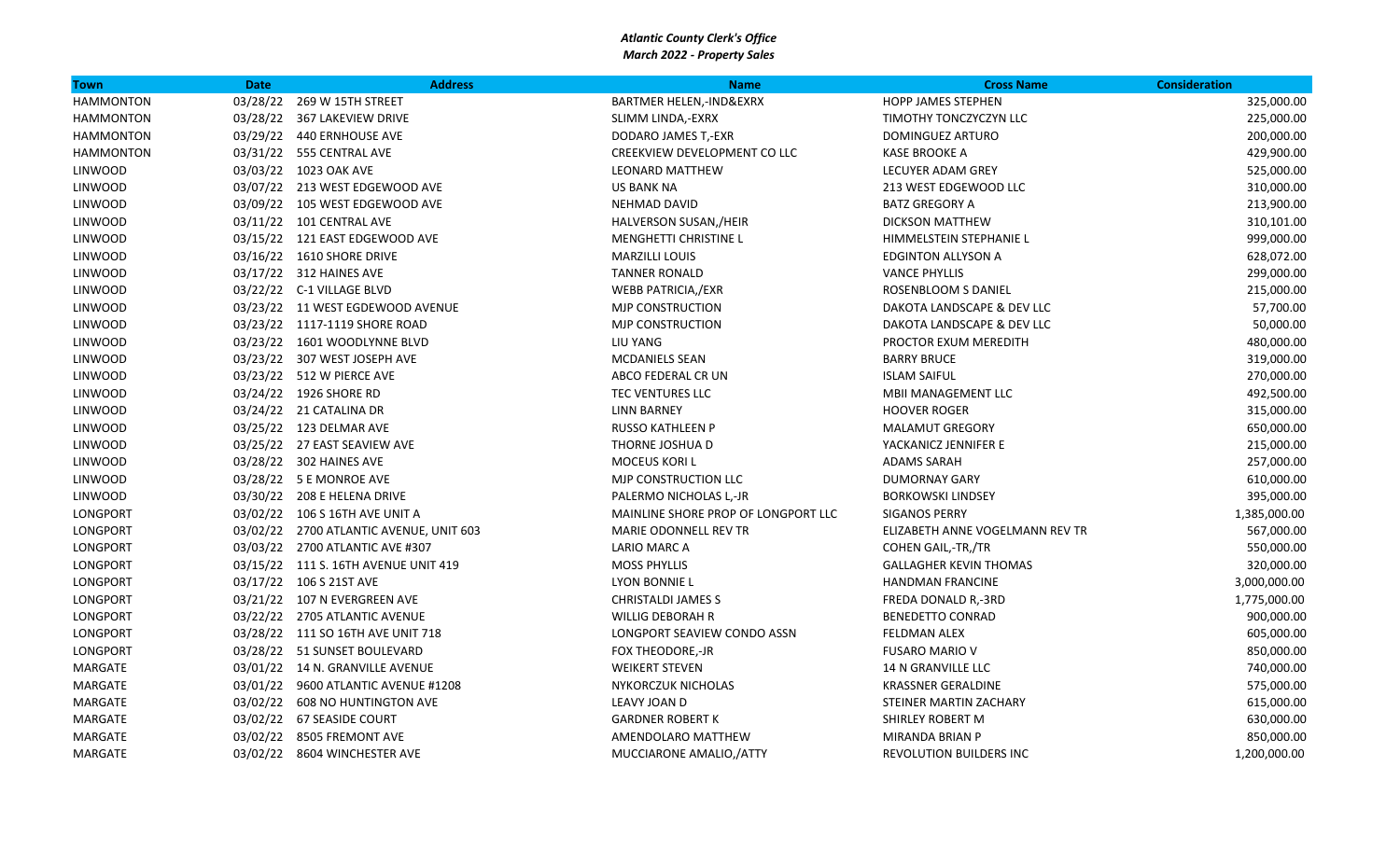| Town    | <b>Date</b> | <b>Address</b>                           | <b>Name</b>                 | <b>Cross Name</b>               | <b>Consideration</b> |
|---------|-------------|------------------------------------------|-----------------------------|---------------------------------|----------------------|
| MARGATE |             | 03/02/22 9400 ATLANTIC AVE #203          | AHUJA NARAIN M              | DIFELICIANTONIO MICHELE A       | 325,000.00           |
| MARGATE |             | 03/02/22 9400 ATLANTIC AVE UNIT 909      | <b>RAYZ ARKADY</b>          | <b>BUCHWALD RICHARD</b>         | 319,000.00           |
| MARGATE |             | 03/03/22 14 N CLERMONT AVE               | <b>WEISS EDWARD M</b>       | <b>WEIKERT STEVEN</b>           | 999,000.00           |
| MARGATE |             | 03/03/22 15 NO QUINCY AVE                | <b>GOCHIN JAY M</b>         | 15 N QUINCY AVE LLC             | 950,000.00           |
| MARGATE |             | 03/03/22 9600 ATLANTIC AVENUE #710       | <b>KELVIN JEFFREY B</b>     | <b>FEINBERG STEPHEN</b>         | 525,000.00           |
| MARGATE |             | 03/04/22 8 N. CLARENDON AVE              | <b>ZELIG RICKY</b>          | <b>SPAN SUSAN</b>               | 1,200,000.00         |
| MARGATE |             | 03/08/22 17 N. GRANVILLE AVE             | <b>VANCE PHYLLIS C</b>      | 17NGRANVILLE DEVELOPMENT LLC    | 650,000.00           |
| MARGATE |             | 03/08/22 419 NO EXETER AVE               | OLIVO LINDA,/HEIR           | <b>MCKEANEY MATTHEW</b>         | 755,000.00           |
| MARGATE |             | 03/10/22 9401-11 PACIFIC AVENUE, APT. 21 | <b>MAYCON PHYLLIS B</b>     | PAYNTER LESLIE                  | 205,000.00           |
| MARGATE |             | 03/11/22 102 SOUTH VENDOME AVE           | <b>RUBENSTEIN MARK</b>      | PLOTKA WORKMAN HELENE           | 2,800,000.00         |
| MARGATE |             | 03/11/22 9600 ATLANTIC AVENUE UNIT 601   | <b>GREENBLATT MARTIN</b>    | HAUSER NORMAN,-IND&TR           | 530,000.00           |
| MARGATE |             | 03/14/22 307 N WILSON AVE                | <b>THORNTON ANDREW</b>      | <b>TALARICO ANTHONY</b>         | 550,000.00           |
| MARGATE |             | 03/14/22 9100 BEACH #702                 | ROTHSCHILD GITA             | <b>GOLDBERG TERRI</b>           | 664,500.00           |
| MARGATE |             | 03/14/22 9415-19 PACIFIC AVENUE #40      | <b>BATYCKI CHRISTINE</b>    | KYLE KATIE THERESA              | 192,500.00           |
| MARGATE |             | 03/14/22 9505 VENTNOR AVE UNIT 11        | <b>DIBIASE CHRISTOPHER</b>  | DAMICO WILLIAM                  | 157,500.00           |
| MARGATE |             | 03/14/22 9601 ATLANTIC AVE UNIT B5       | <b>GRADY KRISTEN</b>        | STERLING RHODA M                | 235,000.00           |
| MARGATE |             | 03/15/22 210 N MANSFIELD AVE             | JONES DANIELLE MODICA       | TANNEHILL SEAN M                | 825,000.00           |
| MARGATE |             | 03/15/22 226 N. DELAVAN AVE              | <b>GREENE ROCHELLE</b>      | <b>GREENBERG HEATHER DANIEL</b> | 575,000.00           |
| MARGATE |             | 03/16/22 127 NORTH MONROE AVE UNIT#2     | <b>KILBURG RAYMOND</b>      | <b>FISHKIN BETSY</b>            | 190,000.00           |
| MARGATE |             | 03/16/22 8408 VENTNOR AVE                | <b>VERNA PAUL</b>           | <b>SMITH MARK D</b>             | 1,300,000.00         |
| MARGATE |             | 03/17/22 15 N EXETER AVE                 | <b>KROUSE CURTIS</b>        | MILROD ALICE NANCY              | 999,000.00           |
| MARGATE |             | 03/17/22 217 NORTH ESSEX AVE             | <b>PATENT SHARON</b>        | SEGALOW ADAM                    | 280,000.00           |
| MARGATE |             | 03/17/22 218 NORTH NASSAU AVENUE         | <b>MAHONEY PAUL</b>         | <b>ZARETSKY CRAIG</b>           | 960,000.00           |
| MARGATE |             | 03/18/22 8213 FULTON AVE                 | AJ PHILOMENO BLDRS LLC      | DRIMAK JOHN                     | 739,000.00           |
| MARGATE |             | 03/18/22 9006 ATLANTIC AVENUE            | JUFFE JOSHUA,-EXR           | ZACHOR LLC                      | 1,800,000.00         |
| MARGATE |             | 03/21/22 9300 ATLANTIC AVE UNIT 121      | ROSEMAN STEPHEN MATTHEW     | <b>GRIMES FRANCIS X</b>         | 249,900.00           |
| MARGATE |             | 03/22/22 14 EAST GILMAR CIRCLE           | SZYDLOWSKI DOLORES M,/ATTY  | HANKINSON MATTHEW ARTHUR        | 575,000.00           |
| MARGATE |             | 03/22/22 35 BAYSIDER COURT               | PRUSSEL MELVYN,/ATTY        | <b>CHRISTALDI JAMES</b>         | 750,000.00           |
| MARGATE |             | 03/23/22 201 NORTH COOLIDGE AVE          | <b>FORTUNATO LEA</b>        | <b>CARNEY REX</b>               | 73,387.50            |
| MARGATE |             | 03/24/22 127 N WASHINGTON AVE UNIT E     | <b>BUONANNO DAVID</b>       | <b>BROWNSTEIN GARY</b>          | 385,000.00           |
| MARGATE |             | 03/24/22 32 SOUTH COOLIDGE AVENUE        | KAPLAN HILLARY L            | <b>GRIMES ROBERT</b>            | 907,815.00           |
| MARGATE |             | 03/24/22 9511 WINCHESTER AVENUE #B       | BENDYL DEVELOPMENT LLC      | <b>PELLEN JAMES</b>             | 1,670,000.00         |
| MARGATE |             | 03/28/22 104 NORTH SUMNER AVE            | SAGUSTI CELIA               | V2 PROPERTIES ENTITY 7 LLC      | 986,000.00           |
| MARGATE |             | 03/28/22 112 N MADISON AVE UNIT B        | RICHMOND MICHAEL            | <b>ADAMS STEPHEN GARY</b>       | 1,250,000.00         |
| MARGATE |             | 03/28/22 426 NORTH QUINCY AVE            | <b>MARTIN JUNE ADELE</b>    | HARTMAN DANA A                  | 999,999.00           |
| MARGATE |             | 03/28/22 6 SOUTH NASSAU AVE              | HURST EDGAR,/EXR            | <b>GOLDSTEIN RICHARD</b>        | 1,400,000.00         |
| MARGATE |             | 03/28/22 7701 ATLANTIC AVE, UNIT 40G     | KIRSHNER KENNETH N          | <b>FRANK PERRY M</b>            | 658,800.00           |
| MARGATE |             | 03/28/22 8715 AMHERST AVE                | EDWARD S SMITH JR FAMILY TR | FIELDSTONE CHURCH RD LLC        | 500,000.00           |
| MARGATE |             | 03/29/22 9708-9710 VENTNOR AVE           | <b>BAGLIVO STEVEN</b>       | DLP 51 LLC                      | 875,000.00           |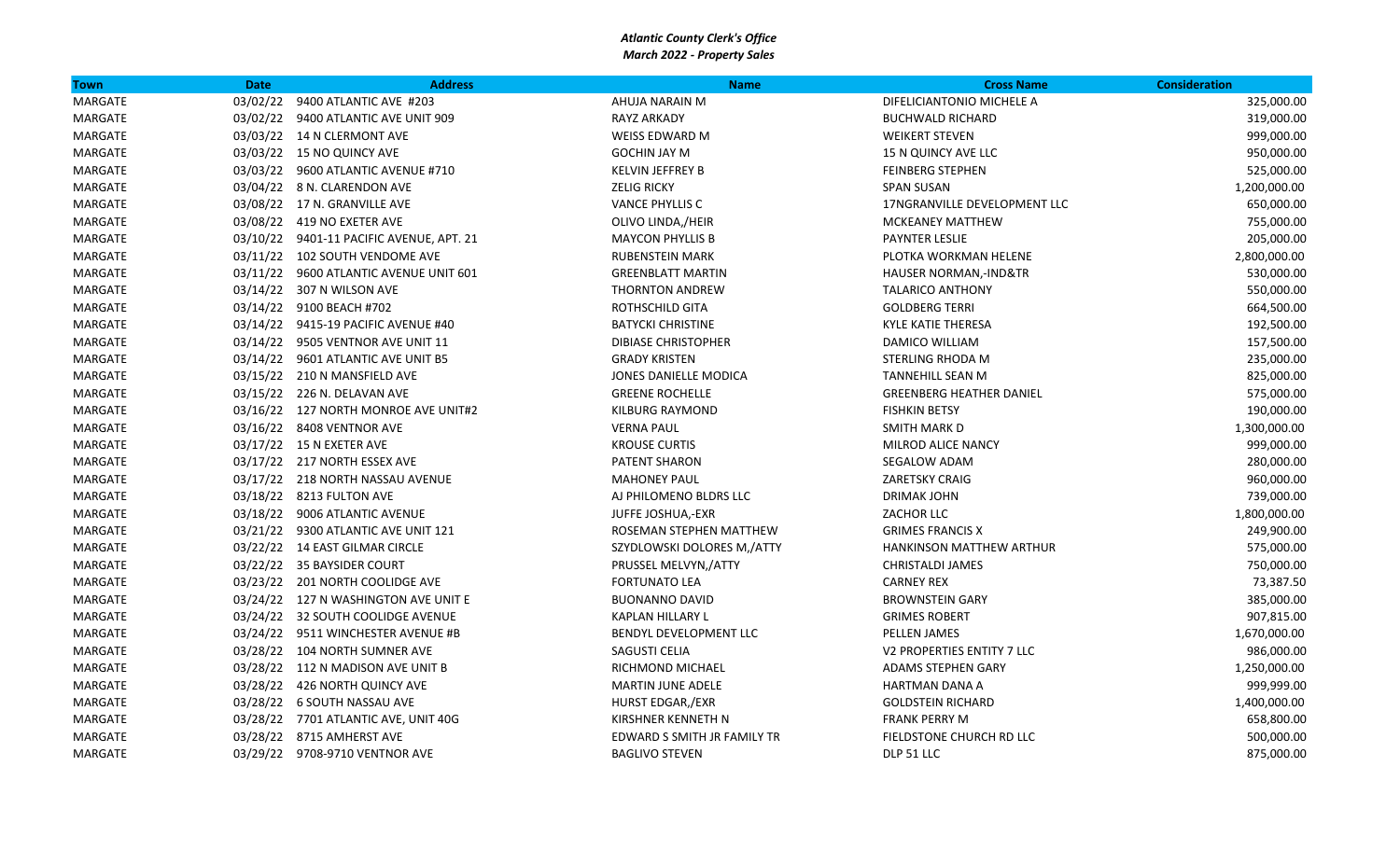| Town               | <b>Date</b> | <b>Address</b>                       | <b>Name</b>                      | <b>Cross Name</b>            | <b>Consideration</b> |
|--------------------|-------------|--------------------------------------|----------------------------------|------------------------------|----------------------|
| MARGATE            |             | 03/29/22 9712 VENTNOR AVE            | PICCONE SUSAN B                  | SWAGOO LLC                   | 450,000.00           |
| MARGATE            |             | 03/30/22 10 SOUTH FREDERICKSBURG AVE | SHUBIN GLADYS,-TR,/TR            | <b>TISHGART PERRY</b>        | 800,000.00           |
| MARGATE            |             | 03/30/22 21 S. DECATUR AVE           | <b>OBERON LLC</b>                | <b>ROVNER MARC</b>           | 1,250,000.00         |
| MARGATE            |             | 03/30/22 26 S. BENSON AVE            | <b>DOSSICK MARK A</b>            | <b>OBERON LLC</b>            | 995,000.00           |
| MARGATE            |             | 03/30/22 7901 WINCHESTER RD          | DEROO KEVIN W                    | PROSMUSHKIN GREG             | 1,815,000.00         |
| MARGATE            |             | 03/31/22 103 S FRANKLIN AVE          | <b>BATTISTA TIMOTHY</b>          | <b>KRAUSE AARON</b>          | 3,100,000.00         |
| MARGATE            |             | 03/31/22 6 N IROQUOIS AVE            | STEIN STEVEN A                   | <b>BROCCO JEFFREY</b>        | 1,495,000.00         |
| <b>MULLICA TWP</b> |             | 03/02/22 3946 PATRICIA COURT         | SEFCHICK BARBARA                 | <b>MORILLO CARMEN J</b>      | 180,000.00           |
| <b>MULLICA TWP</b> |             | 03/03/22 610 FIFTH AVE               | <b>CARLSON NANCY L</b>           | <b>GEISENHOFFER MARGARET</b> | 270,000.00           |
| <b>MULLICA TWP</b> |             | 03/04/22 2218 RICHARDS AVENUE        | <b>RIZZOTTE BROTHERS LLC</b>     | <b>MAZZA LEON S</b>          | 325,000.00           |
| <b>MULLICA TWP</b> |             | 03/14/22 4130 WEST ADAMS CIRCLE      | PEREZ AGAPITO                    | <b>HERNANDEZ JUAN</b>        | 160,000.00           |
| <b>MULLICA TWP</b> |             | 03/15/22 2634 THURSTON AVE           | LEWIS JOSHUA JAMES               | <b>CAPELLA KYLE</b>          | 460,000.00           |
| <b>MULLICA TWP</b> |             | 03/16/22 5734 MOSS MILL ROAD         | PADUANI FERNANDO                 | <b>STERR BRAD J</b>          | 349,900.00           |
| <b>MULLICA TWP</b> |             | 03/16/22 5906 WHITE HORSE PIKE       | 58 NAVAJO LLC                    | CAPELLI DAVID                | 135,000.00           |
| <b>MULLICA TWP</b> |             | 03/21/22 4680 RIVERSIDE DRIVE        | WEILER CHARLOTTE,/EXRX           | DOUGHERTY THOMAS P           | 380,000.00           |
| <b>MULLICA TWP</b> |             | 03/24/22 257 ELM STREET              | <b>DAVIS KENNETH</b>             | <b>BELBER JASON</b>          | 13,500.00            |
| <b>MULLICA TWP</b> |             | 03/28/22 1530 ELWOOD RD              | KAUFMAN DANIEL L                 | MCGLOIN KEVIN M              | 190,000.00           |
| <b>MULLICA TWP</b> |             | 03/28/22 2351 SIXTH AVE              | SCHNEIDER ROBERT C,-JR           | <b>GALLO CHRISTINE</b>       | 10,000.00            |
| <b>MULLICA TWP</b> |             | 03/28/22 2361 SEVENTH AVE            | SCHNEIDER ROBERT C,-JR           | <b>GALLO CHRISTINE</b>       | 15,000.00            |
| <b>MULLICA TWP</b> |             | 03/28/22 2361 SIXTH AVE              | SCHNEIDER ROBERT C,-JR           | <b>GALLO CHRISTINE</b>       | 25,000.00            |
| <b>MULLICA TWP</b> |             | 03/28/22 2400 FIFTH AVE              | SCHNEIDER ROBERT C,-JR           | <b>GALLO CHRISTINE</b>       | 15,000.00            |
| <b>MULLICA TWP</b> |             | 03/28/22 2411 SEVETH AVE             | SCHNEIDER ROBERT C,-JR           | <b>GALLO CHRISTINE</b>       | 30,000.00            |
| <b>MULLICA TWP</b> |             | 03/28/22 2431 SEVENTH AVE            | <b>GALLO CHRISTINE</b>           | SCHNEIDER ROBERT C,-JR       | 25,000.00            |
| <b>MULLICA TWP</b> |             | 03/28/22 251 22ND AVE                | DELOS SANTOS SHARON D            | SANTOS SAMUEL A DELOS        | 205,000.00           |
| <b>MULLICA TWP</b> |             | 03/29/22 1324 DARMSTADT AVE          | <b>HERTLER BARBARA L</b>         | <b>HERTLER JOSEPH</b>        | 20,000.00            |
| NORTHFIELD         |             | 03/01/22 920 MAPLE AVE               | BENNER DAVID P,-EXR              | <b>HAGAN MELANIE</b>         | 217,500.00           |
| NORTHFIELD         |             | 03/03/22 2 SOUTH CLERMONT AVENUE #6  | <b>BRITTON ROBERT M</b>          | SIX SHERIDIN WALK LLC        | 935,000.00           |
| NORTHFIELD         |             | 03/03/22 209 YORKSHIRE AVE           | LEE HOLLY G                      | LEE HOLLY G                  | 1.00                 |
| NORTHFIELD         |             | 03/09/22 100 WEST MILL ROAD          | <b>JUSTIS FRANCES P,/ATTY</b>    | NANCY J SHELTON REV TR       | 225,000.00           |
| NORTHFIELD         |             | 03/15/22 1124 SHORE RD               | 1124 SHORE ROAD ASSOC LLC        | <b>SIOK DONALD DREW</b>      | 250,000.00           |
| NORTHFIELD         |             | 03/15/22 2106 SHORE ROAD             | JENKINS GERALD,-JR               | KANCY ALEXANDRA K            | 259,900.00           |
| NORTHFIELD         |             | 03/15/22 2601 SWILKEY AVE            | KHAN MOHAMMED SAFDAR             | <b>JORGE ISAIAS</b>          | 269,500.00           |
| NORTHFIELD         |             | 03/15/22 5 DANI DRIVE                | <b>HARRINGTON KIMBERLY GITTO</b> | <b>SCHAFLE TIMOTHY</b>       | 150,000.00           |
| NORTHFIELD         |             | 03/16/22 118 W REVERE AVE            | SMITH VICTORIA A                 | <b>WOODRING MEGAN E</b>      | 290,000.00           |
| NORTHFIELD         |             | 03/16/22 1902 MERRIT DRIVE           | <b>MANCUSO KAITLIN</b>           | <b>MOTT GEORGE R</b>         | 475,000.00           |
| NORTHFIELD         |             | 03/21/22 312 FUAE AVE                | <b>CRONIN KEVIN</b>              | <b>ACCARDI PAULA</b>         | 289,000.00           |
| NORTHFIELD         |             | 03/23/22 2309 MERRITT DRIVE          | CARNEY WILLIAM H,/EXR            | <b>GLENN DEBORAH</b>         | 235,000.00           |
| NORTHFIELD         |             | 03/24/22 607 FAIRBANKS AVE           | <b>BAKLEY ALFRED C,-JR</b>       | <b>BAKLEY MAURA K</b>        | 275,000.00           |
| NORTHFIELD         |             | 03/28/22 1921 CEDARBRIDGE DRIVE      | DAVILA CALDERON CARLOS DANIEL    | MILLER DOLORES A             | 75,000.00            |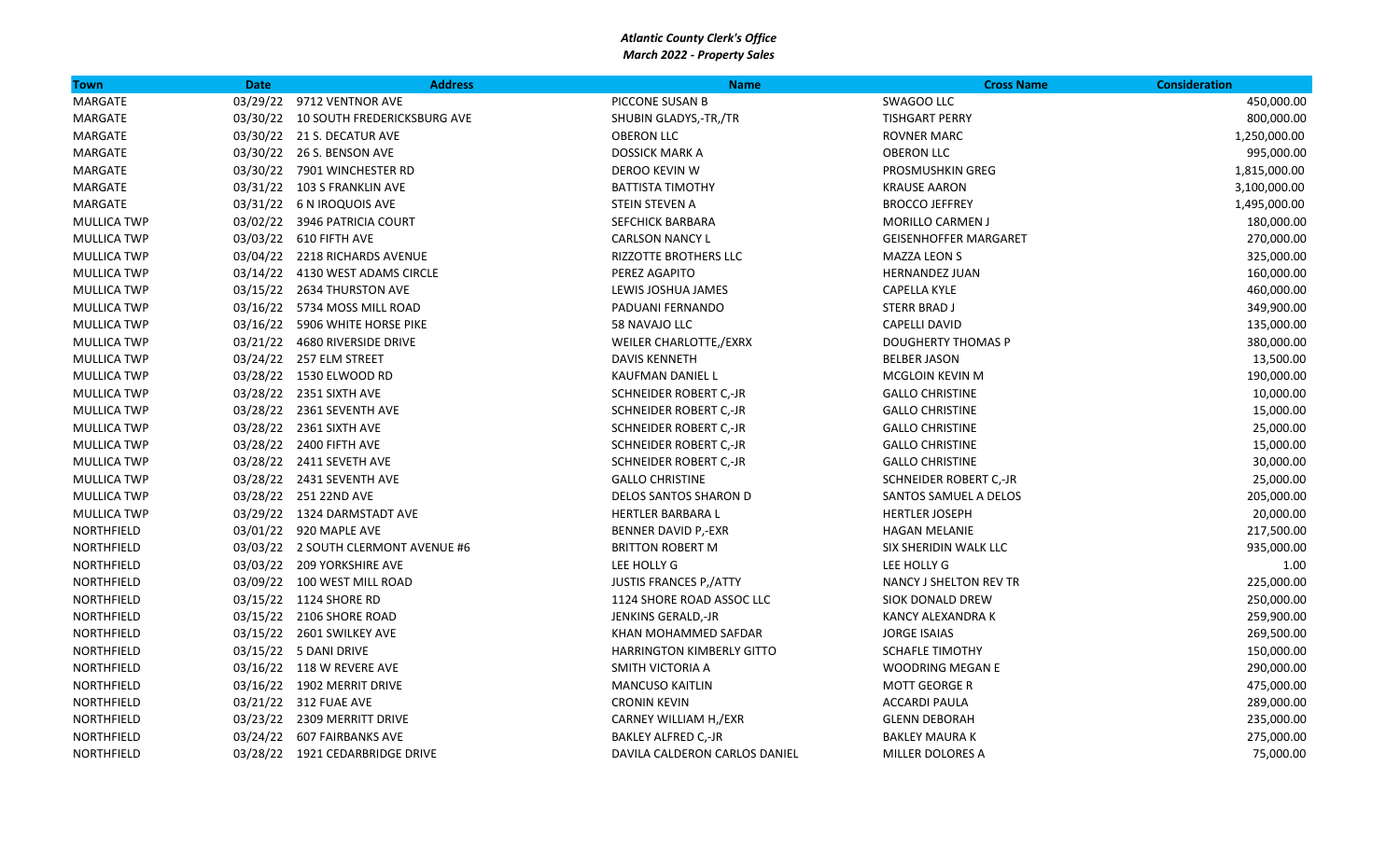| Town                | <b>Date</b> | <b>Address</b>                    | <b>Name</b>                   | <b>Cross Name</b>              | <b>Consideration</b> |
|---------------------|-------------|-----------------------------------|-------------------------------|--------------------------------|----------------------|
| NORTHFIELD          |             | 03/28/22 2701 LEEDS AVE           | <b>SPANO LINDA</b>            | <b>CHUNG AH RIM</b>            | 345,000.00           |
| NORTHFIELD          |             | 03/31/22 220 W MILL RD            | <b>HODSON RACHEL</b>          | <b>MERCEIR THOMAS Z</b>        | 289,000.00           |
| PLEASANTVILLE       |             | 03/01/22 532 544 WEST LEEDS AVE   | PECAN LAWRENCE E              | <b>ADAMSON STREET LLC</b>      | 495,000.00           |
| PLEASANTVILLE       |             | 03/02/22 1507 MONARCH PLACE       | <b>COOPER BRANDON ANTONIO</b> | COOPER ERNESTINE,/EXRX         | 160,000.00           |
| PLEASANTVILLE       |             | 03/04/22 17 LAKE PLACE            | <b>TTK RE ENTRP LLC</b>       | MATUTE HECTOR M                | 180,000.00           |
| PLEASANTVILLE       |             | 03/07/22 106 SHADELAND AVENUE     | <b>MOLINA PABLO</b>           | <b>GARCIA HERNANDEZ JUAN C</b> | 186,500.00           |
| PLEASANTVILLE       |             | 03/11/22 700 CHURCH STREET        | MANCUSO ANDREW M0             | <b>AGNEW CRYSTAL L</b>         | 140,000.00           |
| PLEASANTVILLE       |             | 03/15/22 225 W LEEDS AVE #91      | <b>FERGUSON EDWARD</b>        | RIVERA JULIAN                  | 72,000.00            |
| PLEASANTVILLE       |             | 03/16/22 718 TILTON RD            | <b>JRR HOLDING LLC</b>        | <b>NGUYEN HUY</b>              | 143,000.00           |
| PLEASANTVILLE       |             | 03/17/22 31 PLAZA PLACE           | <b>GALARZA NATALIZ ODETTE</b> | <b>BMRY PROPERTY GROUP LLC</b> | 180,500.00           |
| PLEASANTVILLE       |             | 03/17/22 604 ONEIDA AVE           | RICE STANLEY B,-SR            | <b>TEJEDA MADELYNN</b>         | 10,000.00            |
| PLEASANTVILLE       |             | 03/18/22  434 SUNSET COURT        | <b>FLORIDA STATE OF</b>       | ODONOGHUE JOSEPH A             | 15,500.00            |
| PLEASANTVILLE       |             | 03/18/22  44 LAUREL DRIVE         | SOTO VALENTINA K              | <b>ACEVEDO ESTRADA ZULLY</b>   | 205,000.00           |
| PLEASANTVILLE       |             | 03/21/22 626 NO MAIN ST           | DAISY HOLDINGS LLC            | <b>CCAT ENTERPRISES LLC</b>    | 35,000.00            |
| PLEASANTVILLE       |             | 03/23/22 1215 BROAD STREET        | RAMIREZ TREJOS LUCIRIA D      | <b>MARCANO NICOLE</b>          | 153,000.00           |
| PLEASANTVILLE       |             | 03/23/22 806 WOODLAND AVE         | <b>BLAND GEORGE</b>           | AMJAD REHMAN INC               | 195,000.00           |
| PLEASANTVILLE       |             | 03/25/22 58 E WRIGHT STREET       | <b>CONTRERAS WILFREDO</b>     | <b>AKRAM EMELY</b>             | 120,000.00           |
| PLEASANTVILLE       |             | 03/25/22 914 W. WASHINGTON AVE    | <b>CARNATION HOLDINGS LLC</b> | <b>INCOGNITO TRADERS LLC</b>   | 3,700.00             |
| PLEASANTVILLE       |             | 03/28/22 109 E. ADAMS AVE         | SEILBACK SUSAN                | HUNTINGTON ASSOCIATES LLC      | 140,000.00           |
| PLEASANTVILLE       |             | 03/28/22 1123 S MAIN ST           | <b>STEIN MARK</b>             | RAMIREZ LUCIA                  | 120,000.00           |
| PLEASANTVILLE       |             | 03/29/22 1020 N MAIN ST           | SANT ANGELO HOMES LLC         | <b>AHUYON JORGE</b>            | 77,000.00            |
| PLEASANTVILLE       |             | 03/29/22 1104 SOUTH NEW ROAD      | LEWIS BEATRICE A              | <b>GARDINER INLET INC</b>      | 92,000.00            |
| PLEASANTVILLE       |             | 03/30/22 101 W PARK AVE           | <b>TUTIS IBN AHMAD</b>        | <b>BARONE DAVID</b>            | 100,750.00           |
| PLEASANTVILLE       |             | 03/30/22 1210 COLUMBIA AVE        | <b>CELLI JAMES</b>            | <b>KEELE STEPHEN</b>           | 119,900.00           |
| PLEASANTVILLE       |             | 03/30/22 410 CEDARCREST AVE       | <b>JAVIER ACOSTA</b>          | SANCHEZ ROMAN JUAN             | 185,000.00           |
| PLEASANTVILLE       |             | 03/30/22 415-17 WEST PLEASANT AVE | <b>CRESSEY EDWARD</b>         | <b>METRO CASA LLC</b>          | 170,000.00           |
| PLEASANTVILLE       |             | 03/31/22 39 E EDGEWATER AVE       | <b>THOMPSON TEONNAH</b>       | <b>KHOMBA ANDREW</b>           | 225,000.00           |
| <b>SOMERS POINT</b> |             | 03/01/22 38 WILSON AVE            | <b>BURT LAUREN</b>            | <b>GUALTIERI JOHN</b>          | 295,000.00           |
| <b>SOMERS POINT</b> |             | 03/01/22 529 BAY AVENUE           | PANNEBAKER TERRY M            | <b>FACCIOLO MICHAEL</b>        | 225,000.00           |
| <b>SOMERS POINT</b> |             | 03/01/22 718 SHORE ROAD           | <b>GALLER LEONARD</b>         | 718 SHORE ROAD LLC             | 439,500.00           |
| <b>SOMERS POINT</b> |             | 03/03/22 11 SHORE RD 7H           | <b>WRISTBRIDGE BETH</b>       | MCCABE JAMES                   | 147,500.00           |
| <b>SOMERS POINT</b> |             | 03/03/22 22 E CONNECTICUT AVE     | ADAIR ANDREW,-EXR             | DEBENEDETTA KIMBERLY           | 300,000.00           |
| <b>SOMERS POINT</b> |             | 03/03/22 24 MAYS LANDING RD       | MACAYA MARIA EVELYN LATOJA    | <b>CARRI JOAN R</b>            | 155,000.00           |
| <b>SOMERS POINT</b> |             | 03/03/22 401 NEW ROAD             | <b>BRAHIN JEFFREY,-TR</b>     | MCDONALDS REAL ESTATE CO       | 650,000.00           |
| <b>SOMERS POINT</b> |             | 03/08/22 122 WEST JOHNSON AVENUE  | FARINELLA LINDA M             | MALDONADO ANIBAL               | 300,000.00           |
| <b>SOMERS POINT</b> |             | 03/08/22 13 WAYNE DRIVE           | <b>CARDAMONE JILL B</b>       | <b>BOYD JOHN D</b>             | 343,000.00           |
| <b>SOMERS POINT</b> |             | 03/08/22 1401 ROBERTS AVE         | <b>TRIDENTO MARK J</b>        | <b>WEISS CHERYL</b>            | 409,000.00           |
| <b>SOMERS POINT</b> |             | 03/08/22 19 W. DAWES AVENUE       | STAHL HOWARD F,/ADMR          | <b>DISIMONI JOYCE</b>          | 287,719.00           |
| <b>SOMERS POINT</b> |             | 03/08/22 737 SHORE ROAD           | <b>WEEDEN JAMES A</b>         | <b>DLSN PROPERTIES LLC</b>     | 359,000.00           |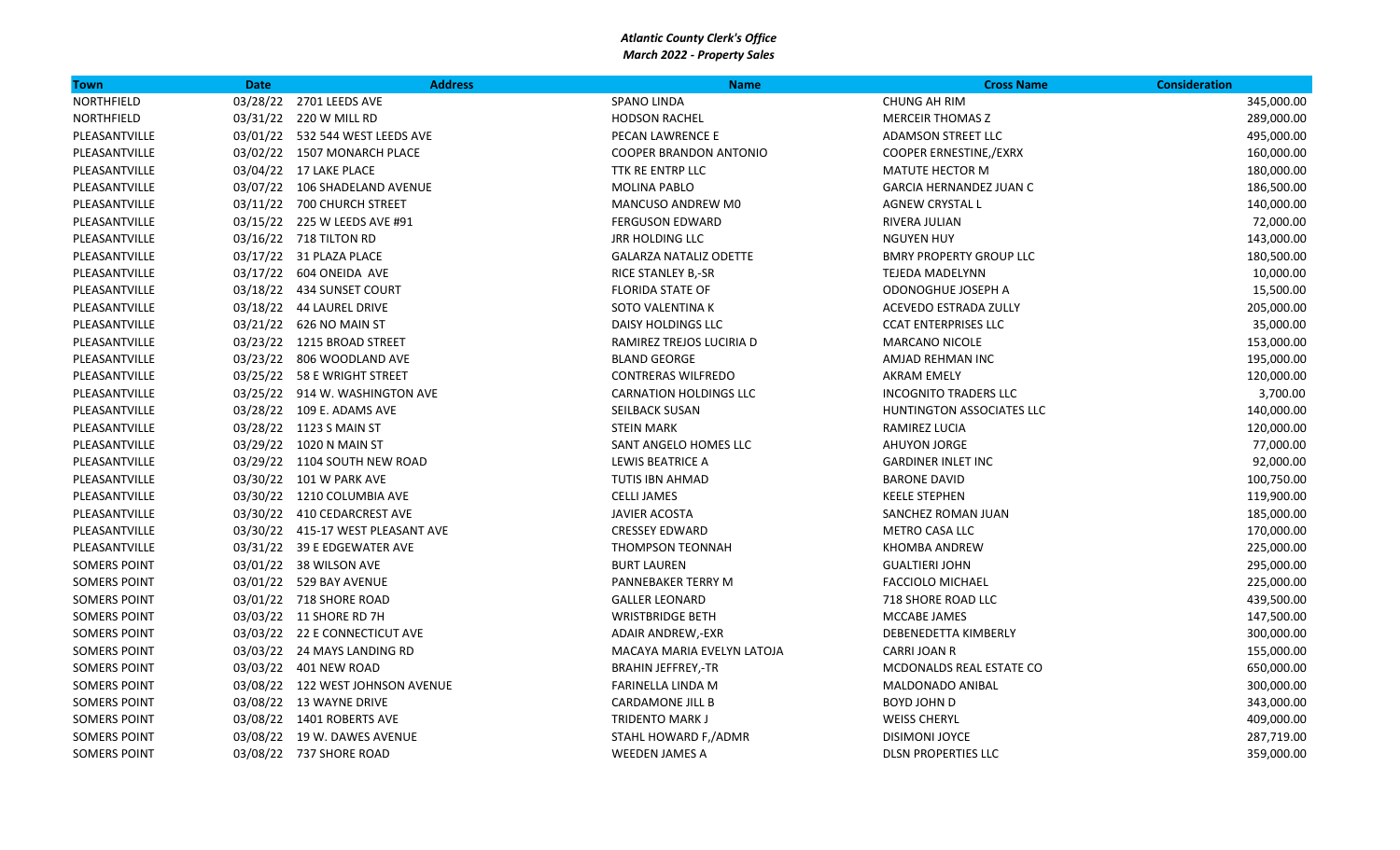| <b>Town</b>         | <b>Date</b> | <b>Address</b>                            | <b>Name</b>                         | <b>Cross Name</b>           | <b>Consideration</b> |
|---------------------|-------------|-------------------------------------------|-------------------------------------|-----------------------------|----------------------|
| <b>SOMERS POINT</b> |             | 03/09/22 749 FIRST ST                     | SL US REALTY LLC                    | <b>HEARD HEATHER LYNNE</b>  | 435,000.00           |
| <b>SOMERS POINT</b> |             | 03/11/22 1509 HARBOUR COVE SOUTH          | <b>BERNERT JOSEPH P</b>             | 1509 HARBOUR COVE LLC       | 449,000.00           |
| <b>SOMERS POINT</b> |             | 03/11/22 32 W. LAUREL DRIVE               | <b>TOBY LORRAINE</b>                | <b>MARSHALL ANGELIQUE</b>   | 240,000.00           |
| <b>SOMERS POINT</b> |             | 03/11/22 515 FOURTH STREET                | MONTEMURRO CRAIG A                  | <b>VAIL TARA M</b>          | 240,150.00           |
| <b>SOMERS POINT</b> |             | 03/14/22 308 SUNNY AVENUE                 | MCNICHOLAS MILTON J,/HEIR           | ZHECHEV ALEXANDER Y         | 210,000.00           |
| <b>SOMERS POINT</b> |             | 03/21/22 130 W JOHNSON AVE                | <b>APPLEGATE JOHN</b>               | <b>COSTELLO HARRY J,-JR</b> | 261,990.00           |
| <b>SOMERS POINT</b> |             | 03/21/22 616 FOURTH STREET                | UZZOLINO MARISA NICOLE              | HANCOCK ALEXANDRA           | 315,000.00           |
| <b>SOMERS POINT</b> |             | 03/23/22 218 W MEYRAN AVE                 | WELLER DOROTHY A,-EXRX              | ZURINSKAS GABRIELLE A       | 275,000.00           |
| <b>SOMERS POINT</b> |             | 03/23/22 7 PAUL CLARK DRIVE               | <b>PARAZ ROBERT E</b>               | SILVERSTEIN KEITH EVAN      | 1,212,500.00         |
| <b>SOMERS POINT</b> |             | 03/23/22 911 HARBOUR COVE                 | LINDA G ZABON LIV TR                | <b>TIGAR STEVEN</b>         | 375,000.00           |
| <b>SOMERS POINT</b> |             | 03/25/22 33 BAYSIDE DRIVE                 | <b>HINCKLEY THOMAS L</b>            | <b>GALLAGHER RICHARD F</b>  | 369,000.00           |
| <b>SOMERS POINT</b> |             | 03/25/22 804 HARBOUR COVE                 | <b>EDGINTON RICHARD</b>             | <b>GLOWACKI P MICHAEL</b>   | 325,000.00           |
| <b>SOMERS POINT</b> |             | 03/28/22 16 CORNELL RD                    | WILMINGTON SAVINGS FUND SOCIETY FSB | FBSB PROPERTY MGMT LLC      | 159,500.00           |
| <b>SOMERS POINT</b> |             | 03/28/22 23 VILLAGE DRIVE SOUTH           | PAGANO RUSSELL                      | NAGEL JOHN                  | 150,000.00           |
| <b>SOMERS POINT</b> |             | 03/28/22 5 VILLAGE DR SO                  | ABBONDANZA PETER                    | MILLER BENJAMIN F           | 282,000.00           |
| <b>SOMERS POINT</b> |             | 03/30/22 14 BAYSIDE DR                    | <b>WHITTAKER EVAN</b>               | <b>BARTLETT DANIEL B</b>    | 399,900.00           |
| <b>SOMERS POINT</b> |             | 03/31/22 527 NINTH ST                     | POLLOCK KYLE                        | ACAMPORA JOSEPH M,-JR       | 407,000.00           |
| <b>VENTNOR</b>      |             | 03/02/22 17 NO BALTIMORE AVE              | THOMAS WILLIAM,-IND&ADMR            | THOMAS WILLIAM C            | 177,000.00           |
| <b>VENTNOR</b>      |             | 03/02/22 307 WINDSOR DR                   | 307 WINDSOR LLC                     | <b>6PLPORTLO LLC</b>        | 1.00                 |
| <b>VENTNOR</b>      |             | 03/02/22 4800 BOARDWALK #702              | <b>BOROWSKY STUART</b>              | <b>MOONEY KATHLEEN</b>      | 205,000.00           |
| <b>VENTNOR</b>      |             | 03/02/22 5903 MARSHALL AVE                | CALANDRA ELLEN M                    | <b>DESANCTIS PAUL</b>       | 375,000.00           |
| <b>VENTNOR</b>      |             | 03/02/22 9 N WEYMOUTH AVE                 | CHO SOON H                          | 9NWEYMOUTHAVE LLC           | 540,000.00           |
| <b>VENTNOR</b>      |             | 03/03/22 16 SO WEYMOUTH AVE UNIT A        | <b>FRANKEL HENRY M</b>              | <b>RUSHTON LIELA</b>        | 515,000.00           |
| <b>VENTNOR</b>      |             | 03/04/22 4800 BOARDWALK #605              | <b>SHEINKIN LOWELL</b>              | KIRCHNER CAROL J            | 550,000.00           |
| <b>VENTNOR</b>      |             | 03/04/22   6101 MONMOUTH AVENUE, UNIT 909 | ROBIN JULIA                         | FLYNN BRIDGET C             | 200,000.00           |
| <b>VENTNOR</b>      |             | 03/07/22 226 N SOMERSET AVE               | ADAMS HARRY F,/HEIR                 | SHEETS WAYNE J              | 304,500.00           |
| <b>VENTNOR</b>      |             | 03/07/22 825 DORSET AVE                   | <b>SIMMONS MACHELLE</b>             | SALAM MOHAMED               | 120,000.00           |
| <b>VENTNOR</b>      |             | 03/09/22 5000 BOARDWALK #810              | <b>CRANSTON MARYANN</b>             | <b>GJOCI ELDI</b>           | 289,000.00           |
| <b>VENTNOR</b>      |             | 03/09/22 812 NORTH LITTLE ROCK AVE        | <b>FULLER DONALD B</b>              | EPSTEIN PERRY M             | 385,000.00           |
| <b>VENTNOR</b>      |             | 03/09/22 908 N BURGHLEY AVENUE            | <b>BERGER LAURENCE H</b>            | <b>FISCUS ROSEMARIE</b>     | 861,500.00           |
| <b>VENTNOR</b>      |             | 03/14/22 112 NORTH MELBOURNE AVE          | POPPEL ERIC                         | <b>GOMER TOD M</b>          | 515,000.00           |
| <b>VENTNOR</b>      |             | 03/14/22  401 N OXFORD AVE                | YU LANPING                          | <b>LEON JONATHAN</b>        | 359,000.00           |
| <b>VENTNOR</b>      |             | 03/15/22 114 SOUTH SACRAMENTO AVENUE      | <b>BOCKOL JEFFREY L,-TR,/TR</b>     | <b>BANECKER LORETTA G</b>   | 1,585,000.00         |
| <b>VENTNOR</b>      |             | 03/15/22 341 HAMPSHIRE DRIVE              | <b>ORENGO FERDINAND</b>             | <b>ORTIZ LAURA</b>          | 205,000.00           |
| <b>VENTNOR</b>      |             | 03/15/22 5516 MARSHALL AVE                | DREAM BAY SIX LLC                   | <b>RUSH JUDITH ANN</b>      | 77,000.00            |
| <b>VENTNOR</b>      |             | 03/16/22 6303 VENTNOR AVE                 | <b>BELLA MICHAEL</b>                | <b>KATSOS TINA</b>          | 195,000.00           |
| <b>VENTNOR</b>      |             | 03/17/22 104 SOUTH DERBY AVE              | <b>BENEDETTO CONRAD J</b>           | <b>SPECTOR EUGENE A</b>     | 925,000.00           |
| <b>VENTNOR</b>      |             | 03/18/22 18 S WISSAHICKON AVE             | <b>GERACI JOSEPH F</b>              | PATRIGNANI JOHN             | 660,000.00           |
| <b>VENTNOR</b>      |             | 03/21/22 5000 BOARDWALK #107              | <b>GJOCI ELDI</b>                   | KAHN ELLEN S                | 290,000.00           |